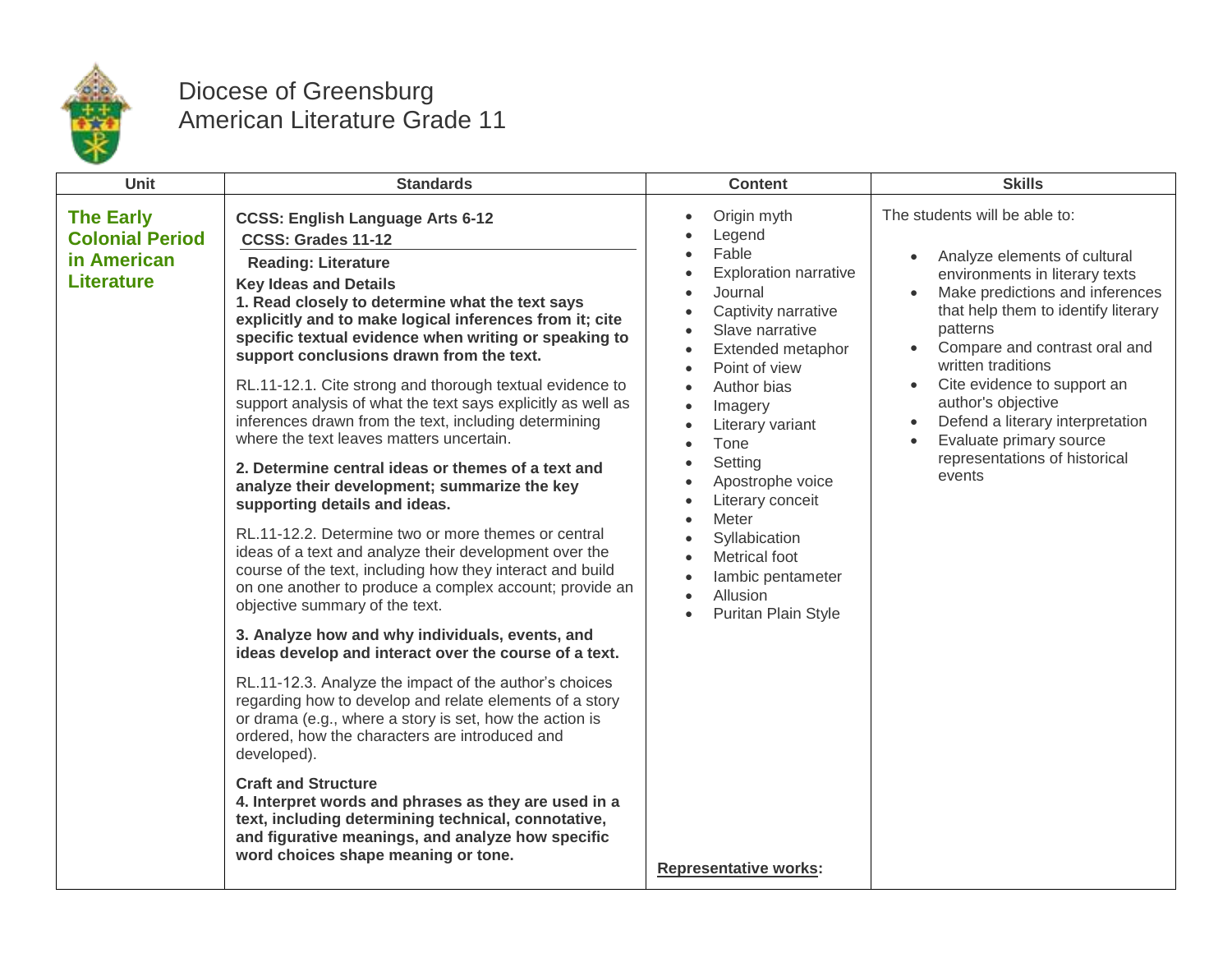| Unit | <b>Standards</b>                                                                                                                                                                                                                                                                                                                                                                                                                                                                                                                                                                                                                                                                                                                                                                                                                                                                                       | <b>Content</b>                                                                                                                                                                                                                                                                                                      | <b>Skills</b> |
|------|--------------------------------------------------------------------------------------------------------------------------------------------------------------------------------------------------------------------------------------------------------------------------------------------------------------------------------------------------------------------------------------------------------------------------------------------------------------------------------------------------------------------------------------------------------------------------------------------------------------------------------------------------------------------------------------------------------------------------------------------------------------------------------------------------------------------------------------------------------------------------------------------------------|---------------------------------------------------------------------------------------------------------------------------------------------------------------------------------------------------------------------------------------------------------------------------------------------------------------------|---------------|
|      | RL.11-12.4. Determine the meaning of words and<br>phrases as they are used in the text, including figurative<br>and connotative meanings; analyze the impact of specific<br>word choices on meaning and tone, including words with<br>multiple meanings or language that is particularly fresh,<br>engaging, or beautiful. (Include Shakespeare as well as<br>other authors.)<br>5. Analyze the structure of texts, including how<br>specific sentences, paragraphs, and larger portions<br>of the text (e.g., a section, chapter, scene, or stanza)<br>relate to each other and the whole.<br>RL.11-12.5. Analyze how an author's choices concerning<br>how to structure specific parts of a text (e.g., the choice of<br>where to begin or end a story, the choice to provide a<br>comedic or tragic resolution) contribute to its overall<br>structure and meaning as well as its aesthetic impact. | "The Navajo Origin<br>Legend"<br>The Iroquois<br>Constitution<br>Journal of the First<br>$\bullet$<br>Voyage to America<br><b>The General History</b><br>of Virginia<br>Of Plymouth<br>Plantation<br>"Huswifery"<br>"To My Dear and<br>$\bullet$<br>Loving Husband"<br>"Sinners in the<br>Hands of an Angry<br>God" |               |
|      | 6. Assess how point of view or purpose shapes the<br>content and style of a text.                                                                                                                                                                                                                                                                                                                                                                                                                                                                                                                                                                                                                                                                                                                                                                                                                      |                                                                                                                                                                                                                                                                                                                     |               |
|      | RL.11-12.6. Analyze a case in which grasping a point of<br>view requires distinguishing what is directly stated in a<br>text from what is really meant (e.g., satire, sarcasm,<br>irony, or understatement).                                                                                                                                                                                                                                                                                                                                                                                                                                                                                                                                                                                                                                                                                           |                                                                                                                                                                                                                                                                                                                     |               |
|      | <b>Integration of Knowledge and Ideas</b><br>7. Integrate and evaluate content presented in diverse<br>formats and media, including visually and<br>quantitatively, as well as in words.                                                                                                                                                                                                                                                                                                                                                                                                                                                                                                                                                                                                                                                                                                               |                                                                                                                                                                                                                                                                                                                     |               |
|      | RL.11-12.7. Analyze multiple interpretations of a story,<br>drama, or poem (e.g., recorded or live production of a<br>play or recorded novel or poetry), evaluating how each<br>version interprets the source text. (Include at least one<br>play by Shakespeare and one play by an American<br>dramatist.)                                                                                                                                                                                                                                                                                                                                                                                                                                                                                                                                                                                            |                                                                                                                                                                                                                                                                                                                     |               |
|      | 9. Analyze how two or more texts address similar<br>themes or topics in order to build knowledge or to<br>compare the approaches the authors take.                                                                                                                                                                                                                                                                                                                                                                                                                                                                                                                                                                                                                                                                                                                                                     |                                                                                                                                                                                                                                                                                                                     |               |
|      | RL.11-12.9. Demonstrate knowledge of eighteenth-,<br>nineteenth- and early-twentieth-century foundational                                                                                                                                                                                                                                                                                                                                                                                                                                                                                                                                                                                                                                                                                                                                                                                              |                                                                                                                                                                                                                                                                                                                     |               |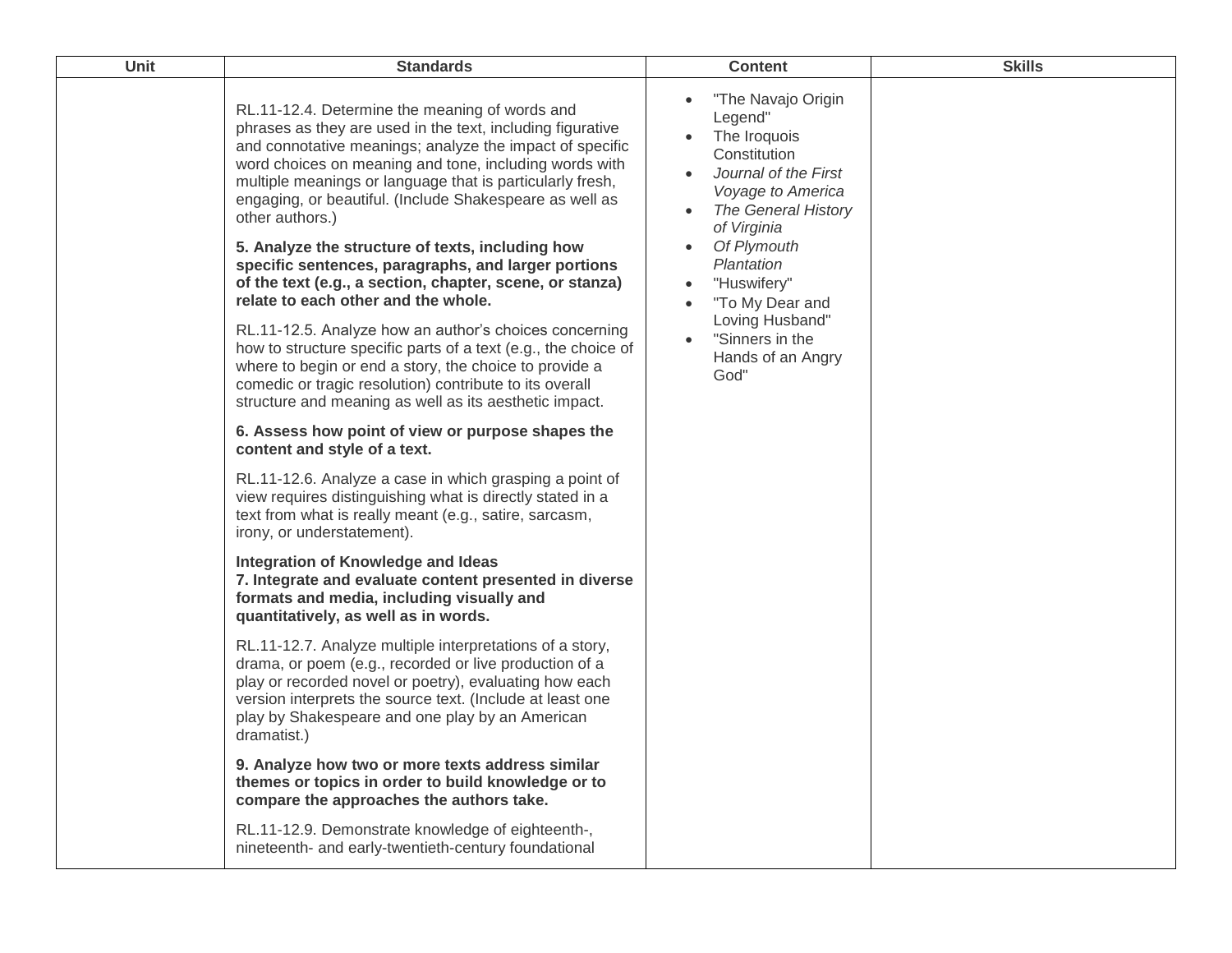| <b>Unit</b> | <b>Standards</b>                                                                                                                                                                                                                                                            | <b>Content</b> | <b>Skills</b> |
|-------------|-----------------------------------------------------------------------------------------------------------------------------------------------------------------------------------------------------------------------------------------------------------------------------|----------------|---------------|
|             | works of American literature, including how two or more<br>texts from the same period treat similar themes or topics.                                                                                                                                                       |                |               |
|             | <b>Range of Reading and Level of Text Complexity</b><br>10. Read and comprehend complex literary and<br>informational texts independently and proficiently.                                                                                                                 |                |               |
|             | RL.11-12.10. By the end of grade 11, read and<br>comprehend literature, including stories, dramas, and<br>poems, in the grades 11–CCR text complexity band<br>proficiently, with scaffolding as needed at the high end of<br>the range.                                     |                |               |
|             | Writing<br><b>Text Types and Purposes</b><br>1. Write arguments to support claims in an analysis<br>of substantive topics or texts, using valid reasoning<br>and relevant and sufficient evidence.                                                                          |                |               |
|             | W.11-12.1. Write arguments to support claims in an<br>analysis of substantive topics or texts, using valid<br>reasoning and relevant and sufficient evidence.                                                                                                               |                |               |
|             | W.11-12.1c. Use words, phrases, and clauses as well as<br>varied syntax to link the major sections of the text, create<br>cohesion, and clarify the relationships between claim(s)<br>and reasons, between reasons and evidence, and<br>between claim(s) and counterclaims. |                |               |
|             | W.11-12.1e. Provide a concluding statement or section<br>that follows from and supports the argument presented.                                                                                                                                                             |                |               |
|             | 2. Write informative/explanatory texts to examine and<br>convey complex ideas and information clearly and<br>accurately through the effective selection,<br>organization, and analysis of content.                                                                          |                |               |
|             | W.11-12.2. Write informative/explanatory texts to<br>examine and convey complex ideas, concepts, and<br>information clearly and accurately through the effective<br>selection, organization, and analysis of content.                                                       |                |               |
|             | W.11-12.2b. Develop the topic thoroughly by selecting<br>the most significant and relevant facts, extended<br>definitions, concrete details, quotations, or other                                                                                                           |                |               |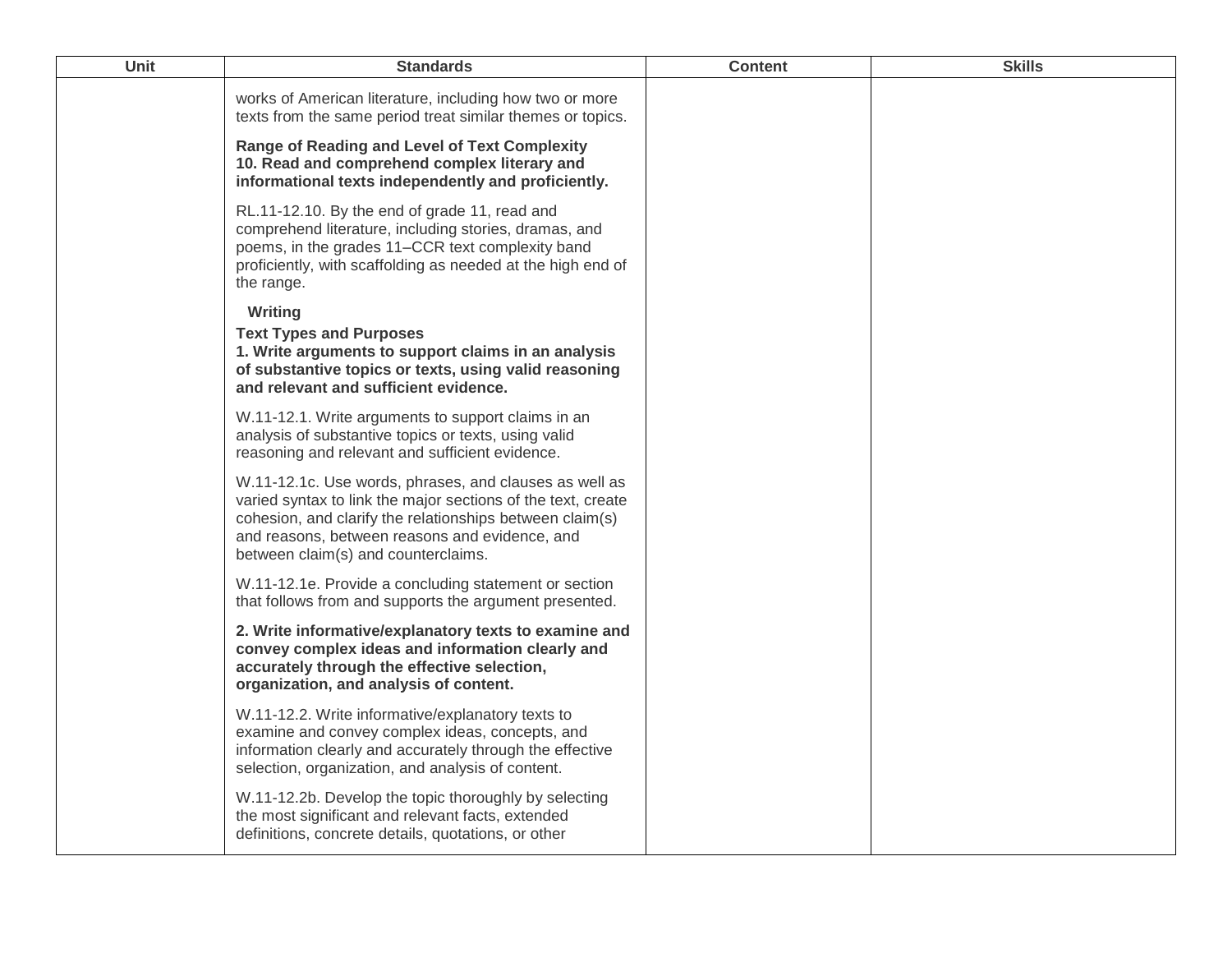| Unit | <b>Standards</b>                                                                                                                                                                                                                                                                  | <b>Content</b> | <b>Skills</b> |
|------|-----------------------------------------------------------------------------------------------------------------------------------------------------------------------------------------------------------------------------------------------------------------------------------|----------------|---------------|
|      | information and examples appropriate to the audience's<br>knowledge of the topic.                                                                                                                                                                                                 |                |               |
|      | 3. Write narratives to develop real or imagined<br>experiences or events using effective technique, well-<br>chosen details, and well-structured event sequences.                                                                                                                 |                |               |
|      | W.11-12.3. Write narratives to develop real or imagined<br>experiences or events using effective technique, well-<br>chosen details, and well-structured event sequences.                                                                                                         |                |               |
|      | W.11-12.3a. Engage and orient the reader by setting out<br>a problem, situation, or observation and its significance,<br>establishing one or multiple point(s) of view, and<br>introducing a narrator and/or characters; create a smooth<br>progression of experiences or events. |                |               |
|      | W.11-12.3b. Use narrative techniques, such as dialogue,<br>pacing, description, reflection, and multiple plot lines, to<br>develop experiences, events, and/or characters.                                                                                                        |                |               |
|      | W.11-12.3c. Use a variety of techniques to sequence<br>events so that they build on one another to create a<br>coherent whole and build toward a particular tone and<br>outcome (e.g., a sense of mystery, suspense, growth, or<br>resolution).                                   |                |               |
|      | W.11-12.3d Use precise words and phrases, telling<br>details, and sensory language to convey a vivid picture of<br>the experiences, events, setting, and/or characters.                                                                                                           |                |               |
|      | W.11-12.3e. Provide a conclusion that follows from and<br>reflects on what is experienced, observed, or resolved<br>over the course of the narrative.                                                                                                                             |                |               |
|      | <b>Production and Distribution of Writing</b><br>4. Produce clear and coherent writing in which the<br>development, organization, and style are appropriate<br>to task, purpose, and audience.                                                                                    |                |               |
|      | W.11-12.4. Produce clear and coherent writing in which<br>the development, organization, and style are appropriate<br>to task, purpose, and audience. (Grade-specific<br>expectations for writing types are defined in standards 1-<br>3 above.)                                  |                |               |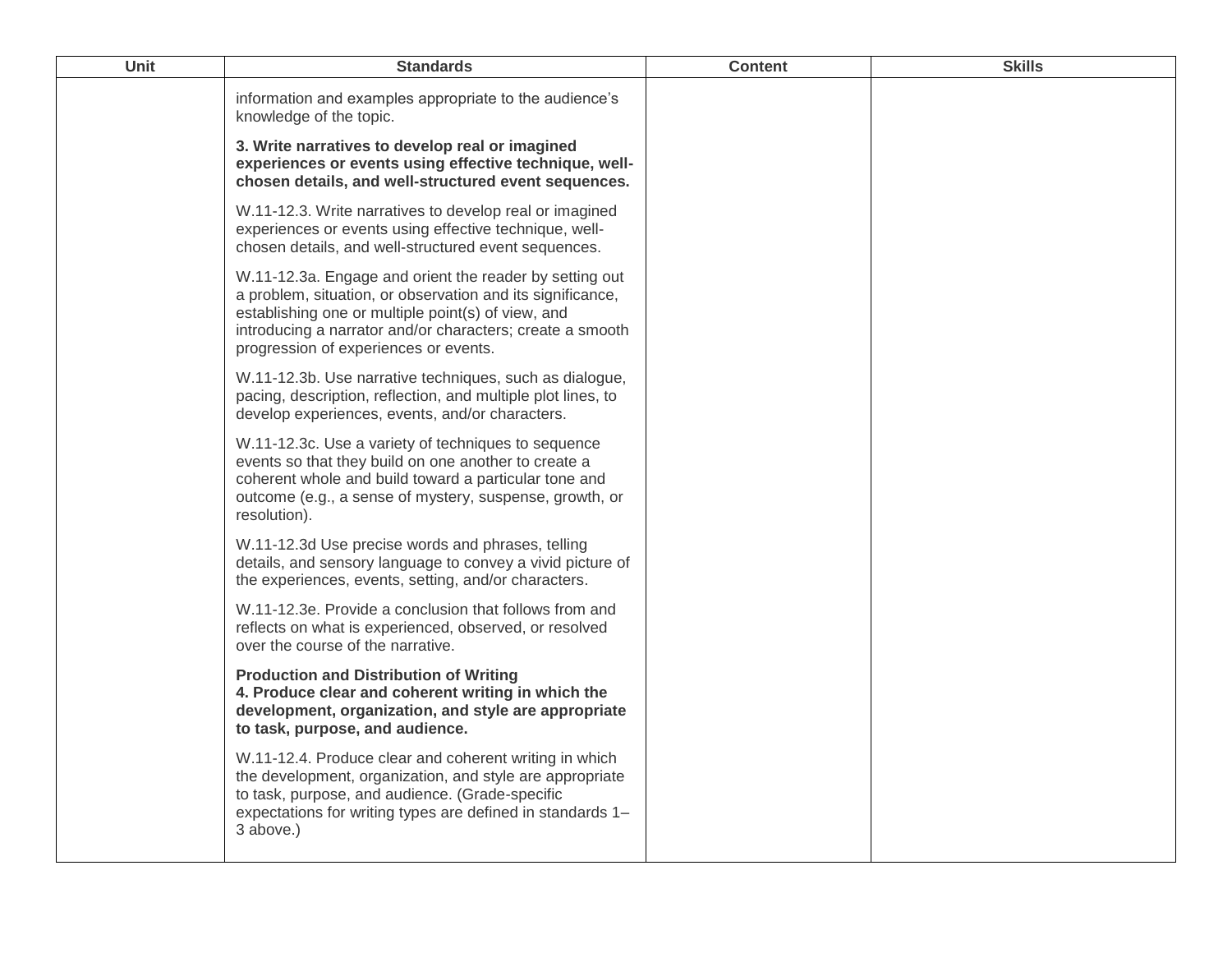| <b>Unit</b> | <b>Standards</b>                                                                                                                                                                                                                                                                            | <b>Content</b> | <b>Skills</b> |
|-------------|---------------------------------------------------------------------------------------------------------------------------------------------------------------------------------------------------------------------------------------------------------------------------------------------|----------------|---------------|
|             | 5. Develop and strengthen writing as needed by<br>planning, revising, editing, rewriting, or trying a new<br>approach.                                                                                                                                                                      |                |               |
|             | W.11-12.5. Develop and strengthen writing as needed by<br>planning, revising, editing, rewriting, or trying a new<br>approach, focusing on addressing what is most significant<br>for a specific purpose and audience.                                                                      |                |               |
|             | 6. Use technology, including the Internet, to produce<br>and publish writing and to interact and collaborate<br>with others.                                                                                                                                                                |                |               |
|             | W.11-12.6. Use technology, including the Internet, to<br>produce, publish, and update individual or shared writing<br>products in response to ongoing feedback, including new<br>arguments or information.                                                                                  |                |               |
|             | <b>Speaking &amp; Listening</b><br><b>Comprehension and Collaboration</b><br>1. Prepare for and participate effectively in a range of<br>conversations and collaborations with diverse<br>partners, building on others' ideas and expressing<br>their own clearly and persuasively.         |                |               |
|             | SL.11-12.1. Initiate and participate effectively in a range<br>of collaborative discussions (one-on-one, in groups, and<br>teacher-led) with diverse partners on grades 11-12<br>topics, texts, and issues, building on others' ideas and<br>expressing their own clearly and persuasively. |                |               |
|             | SL.11-12.1a. Come to discussions prepared, having read<br>and researched material under study; explicitly draw on<br>that preparation by referring to evidence from texts and<br>other research on the topic or issue to stimulate a<br>thoughtful, well-reasoned exchange of ideas.        |                |               |
|             | SL.11-12.1b. Work with peers to promote civil,<br>democratic discussions and decision-making, set clear<br>goals and deadlines, and establish individual roles as<br>needed.                                                                                                                |                |               |
|             | SL.11-12.1c. Propel conversations by posing and<br>responding to questions that probe reasoning and<br>evidence; ensure a hearing for a full range of positions on<br>a topic or issue; clarify, verify, or challenge ideas and                                                             |                |               |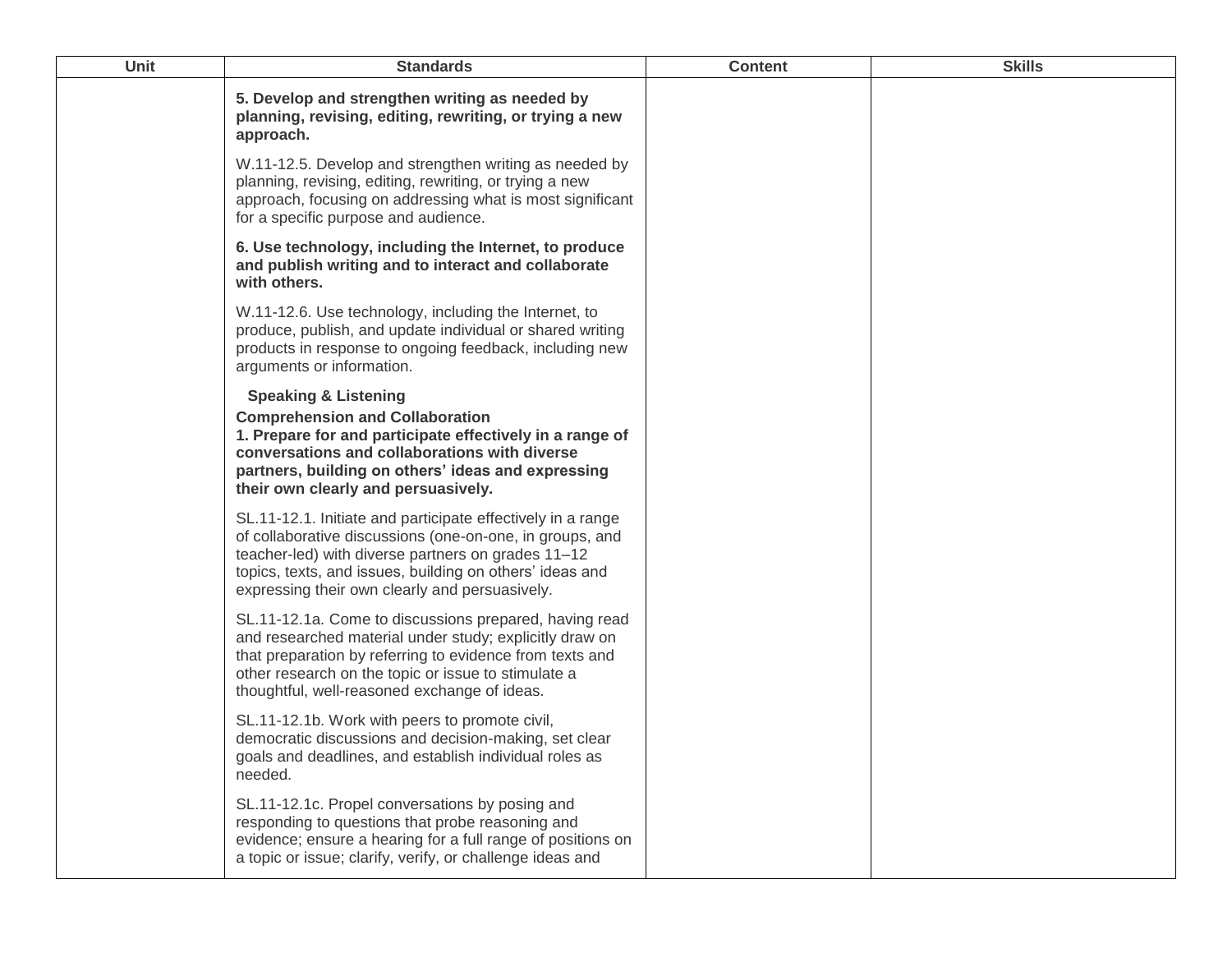| <b>Unit</b>         | <b>Standards</b>                                                                                                                                                                                                                                                                                                                                                                                                                                                                                                                                                                                                                                                                                                       | <b>Content</b>                                                                                                                                                                                                                                                                                                                                                       | <b>Skills</b>                                                                                                                                                                                                                                                                                                                                                                                                                                                             |
|---------------------|------------------------------------------------------------------------------------------------------------------------------------------------------------------------------------------------------------------------------------------------------------------------------------------------------------------------------------------------------------------------------------------------------------------------------------------------------------------------------------------------------------------------------------------------------------------------------------------------------------------------------------------------------------------------------------------------------------------------|----------------------------------------------------------------------------------------------------------------------------------------------------------------------------------------------------------------------------------------------------------------------------------------------------------------------------------------------------------------------|---------------------------------------------------------------------------------------------------------------------------------------------------------------------------------------------------------------------------------------------------------------------------------------------------------------------------------------------------------------------------------------------------------------------------------------------------------------------------|
|                     | conclusions; and promote divergent and creative<br>perspectives.<br>SL.11-12.1d. Respond thoughtfully to diverse<br>perspectives; synthesize comments, claims, and<br>evidence made on all sides of an issue; resolve<br>contradictions when possible; and determine what<br>additional information or research is required to deepen<br>the investigation or complete the task.                                                                                                                                                                                                                                                                                                                                       |                                                                                                                                                                                                                                                                                                                                                                      |                                                                                                                                                                                                                                                                                                                                                                                                                                                                           |
|                     | 3. Evaluate a speaker's point of view, reasoning, and<br>use of evidence and rhetoric.<br>SL.11-12.3. Evaluate a speaker's point of view,<br>reasoning, and use of evidence and rhetoric, assessing                                                                                                                                                                                                                                                                                                                                                                                                                                                                                                                    |                                                                                                                                                                                                                                                                                                                                                                      |                                                                                                                                                                                                                                                                                                                                                                                                                                                                           |
|                     | the stance, premises, links among ideas, word choice,<br>points of emphasis, and tone used.                                                                                                                                                                                                                                                                                                                                                                                                                                                                                                                                                                                                                            |                                                                                                                                                                                                                                                                                                                                                                      |                                                                                                                                                                                                                                                                                                                                                                                                                                                                           |
|                     | © Copyright 2010. National Governors Association<br>Center for Best Practices and Council of Chief State<br>School Officers. All rights reserved.                                                                                                                                                                                                                                                                                                                                                                                                                                                                                                                                                                      |                                                                                                                                                                                                                                                                                                                                                                      |                                                                                                                                                                                                                                                                                                                                                                                                                                                                           |
|                     |                                                                                                                                                                                                                                                                                                                                                                                                                                                                                                                                                                                                                                                                                                                        |                                                                                                                                                                                                                                                                                                                                                                      |                                                                                                                                                                                                                                                                                                                                                                                                                                                                           |
| <b>The Crucible</b> | <b>CCSS: English Language Arts 6-12</b><br>CCSS: Grades 11-12<br><b>Reading: Literature</b><br><b>Key Ideas and Details</b><br>1. Read closely to determine what the text says<br>explicitly and to make logical inferences from it; cite<br>specific textual evidence when writing or speaking to<br>support conclusions drawn from the text.<br>RL.11-12.1. Cite strong and thorough textual evidence to<br>support analysis of what the text says explicitly as well as<br>inferences drawn from the text, including determining<br>where the text leaves matters uncertain.<br>2. Determine central ideas or themes of a text and<br>analyze their development; summarize the key<br>supporting details and ideas. | Dramatic exposition<br>Stage directions<br>Dramatic<br>conventions<br>Elements of<br>spectacle (in drama)<br>Dramatic license<br>Freytag Pyramid<br>$\bullet$<br>Exposition<br>$\bullet$<br>Inciting moment<br>$\bullet$<br>Rising action<br>$\bullet$<br>Climax<br>$\bullet$<br>Falling action<br>Resolution<br>$\bullet$<br>(dénouement)<br>Tragedy<br>Tragic hero | The students will be able to:<br>Identify and use correct literary<br>grammar in reading and<br>discussing a drama<br>Identify and analyze the<br>elements to a stage<br>performance that pertain to<br>spectacle<br>Cite and analyze supportive<br>textual evidence that defend<br>principal themes in a drama<br>Identify historical allusion and<br>contexts in a literary work<br>Interpret dramatic exposition<br>and stage directions conveyed<br>by the playwright |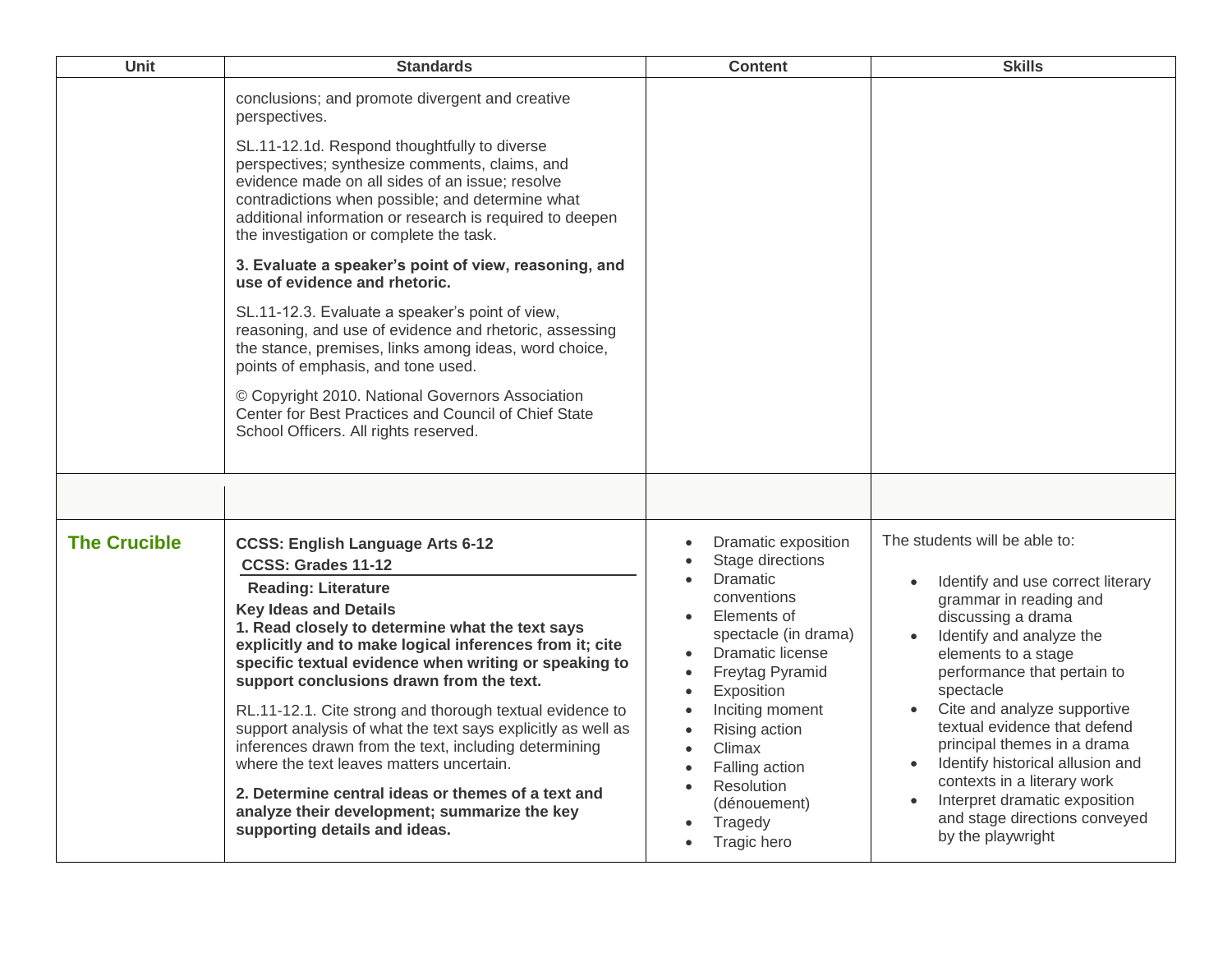| <b>Unit</b> | <b>Standards</b>                                                                                                                                                                                                                                                                                                                                                                                                                                                                                                                                                                                                                                                                                                                                                                                                                                                              | <b>Content</b>                                                                                                                                                                                                                                                                                                                                     | <b>Skills</b>                                                                                                                                                                                                                                                                                                                                                                                                                                                                                                                                                                    |
|-------------|-------------------------------------------------------------------------------------------------------------------------------------------------------------------------------------------------------------------------------------------------------------------------------------------------------------------------------------------------------------------------------------------------------------------------------------------------------------------------------------------------------------------------------------------------------------------------------------------------------------------------------------------------------------------------------------------------------------------------------------------------------------------------------------------------------------------------------------------------------------------------------|----------------------------------------------------------------------------------------------------------------------------------------------------------------------------------------------------------------------------------------------------------------------------------------------------------------------------------------------------|----------------------------------------------------------------------------------------------------------------------------------------------------------------------------------------------------------------------------------------------------------------------------------------------------------------------------------------------------------------------------------------------------------------------------------------------------------------------------------------------------------------------------------------------------------------------------------|
|             | RL.11-12.2. Determine two or more themes or central<br>ideas of a text and analyze their development over the<br>course of the text, including how they interact and build<br>on one another to produce a complex account; provide an<br>objective summary of the text.<br>3. Analyze how and why individuals, events, and<br>ideas develop and interact over the course of a text.<br>RL.11-12.3. Analyze the impact of the author's choices<br>regarding how to develop and relate elements of a story<br>or drama (e.g., where a story is set, how the action is<br>ordered, how the characters are introduced and<br>developed).<br><b>Craft and Structure</b><br>4. Interpret words and phrases as they are used in a<br>text, including determining technical, connotative,<br>and figurative meanings, and analyze how specific<br>word choices shape meaning or tone. | <b>Tragic flaw</b><br>$\bullet$<br>(hamartia)<br>Irony of situation<br>Verbal irony<br>$\bullet$<br>Dramatic irony<br>$\bullet$<br>Logical fallacy<br>$\bullet$<br>Paradox<br>Allusion<br>$\bullet$<br>Protagonist<br>$\bullet$<br>Antagonist<br>Foil<br>$\bullet$<br>Triangle of conflict<br>$\bullet$<br>Theme<br>$\bullet$<br>Social commentary | Synthesize multiple<br>interpretation of characters'<br>motivations within a literary work<br>Evaluate explicit and implicit<br>meanings in dialogue<br>Analyze plot development<br>according to the Freytag<br>Pyramid model<br>React to palpable tone and<br>mood created in a literary work<br>Formulate conclusions and<br>assess outcomes of specific<br>societal behaviors<br>Differentiate what is explicitly<br>and implicitly conveyed in the<br>dialogue and plot of a drama<br>Compose written critiques and<br>responses that provide literary<br>analysis of a work |
|             | RL.11-12.4. Determine the meaning of words and<br>phrases as they are used in the text, including figurative<br>and connotative meanings; analyze the impact of specific<br>word choices on meaning and tone, including words with<br>multiple meanings or language that is particularly fresh,<br>engaging, or beautiful. (Include Shakespeare as well as<br>other authors.)                                                                                                                                                                                                                                                                                                                                                                                                                                                                                                 |                                                                                                                                                                                                                                                                                                                                                    |                                                                                                                                                                                                                                                                                                                                                                                                                                                                                                                                                                                  |
|             | 5. Analyze the structure of texts, including how<br>specific sentences, paragraphs, and larger portions<br>of the text (e.g., a section, chapter, scene, or stanza)<br>relate to each other and the whole.                                                                                                                                                                                                                                                                                                                                                                                                                                                                                                                                                                                                                                                                    |                                                                                                                                                                                                                                                                                                                                                    |                                                                                                                                                                                                                                                                                                                                                                                                                                                                                                                                                                                  |
|             | RL.11-12.5. Analyze how an author's choices concerning<br>how to structure specific parts of a text (e.g., the choice of<br>where to begin or end a story, the choice to provide a<br>comedic or tragic resolution) contribute to its overall<br>structure and meaning as well as its aesthetic impact.                                                                                                                                                                                                                                                                                                                                                                                                                                                                                                                                                                       |                                                                                                                                                                                                                                                                                                                                                    |                                                                                                                                                                                                                                                                                                                                                                                                                                                                                                                                                                                  |
|             | Integration of Knowledge and Ideas<br>7. Integrate and evaluate content presented in diverse<br>formats and media, including visually and<br>quantitatively, as well as in words.                                                                                                                                                                                                                                                                                                                                                                                                                                                                                                                                                                                                                                                                                             |                                                                                                                                                                                                                                                                                                                                                    |                                                                                                                                                                                                                                                                                                                                                                                                                                                                                                                                                                                  |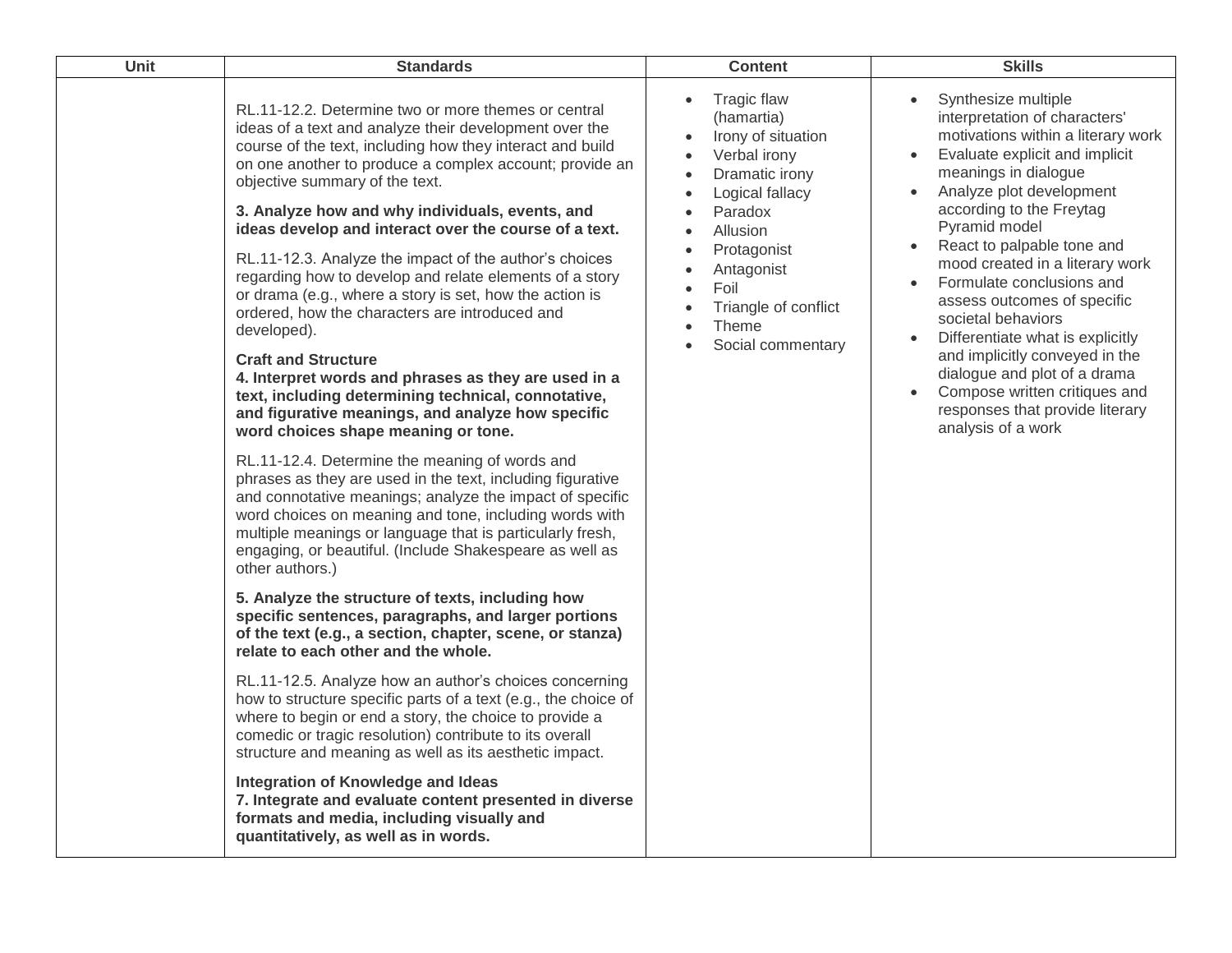| Unit | <b>Standards</b>                                                                                                                                                                                                                                                                                            | <b>Content</b> | <b>Skills</b> |
|------|-------------------------------------------------------------------------------------------------------------------------------------------------------------------------------------------------------------------------------------------------------------------------------------------------------------|----------------|---------------|
|      | RL.11-12.7. Analyze multiple interpretations of a story,<br>drama, or poem (e.g., recorded or live production of a<br>play or recorded novel or poetry), evaluating how each<br>version interprets the source text. (Include at least one<br>play by Shakespeare and one play by an American<br>dramatist.) |                |               |
|      | 8. Delineate and evaluate the argument and specific<br>claims in a text, including the validity of the<br>reasoning as well as the relevance and sufficiency of<br>the evidence.                                                                                                                            |                |               |
|      | RL.11-12.8. (Not applicable to literature)                                                                                                                                                                                                                                                                  |                |               |
|      | 9. Analyze how two or more texts address similar<br>themes or topics in order to build knowledge or to<br>compare the approaches the authors take.                                                                                                                                                          |                |               |
|      | RL.11-12.9. Demonstrate knowledge of eighteenth-,<br>nineteenth- and early-twentieth-century foundational<br>works of American literature, including how two or more<br>texts from the same period treat similar themes or topics.                                                                          |                |               |
|      | <b>Range of Reading and Level of Text Complexity</b><br>10. Read and comprehend complex literary and<br>informational texts independently and proficiently.                                                                                                                                                 |                |               |
|      | RL.11-12.10. By the end of grade 11, read and<br>comprehend literature, including stories, dramas, and<br>poems, in the grades 11–CCR text complexity band<br>proficiently, with scaffolding as needed at the high end of<br>the range.                                                                     |                |               |
|      | Writing<br><b>Text Types and Purposes</b><br>1. Write arguments to support claims in an analysis<br>of substantive topics or texts, using valid reasoning<br>and relevant and sufficient evidence.                                                                                                          |                |               |
|      | W.11-12.1b. Develop claim(s) and counterclaims fairly<br>and thoroughly, supplying the most relevant evidence for<br>each while pointing out the strengths and limitations of<br>both in a manner that anticipates the audience's<br>knowledge level, concerns, values, and possible biases.                |                |               |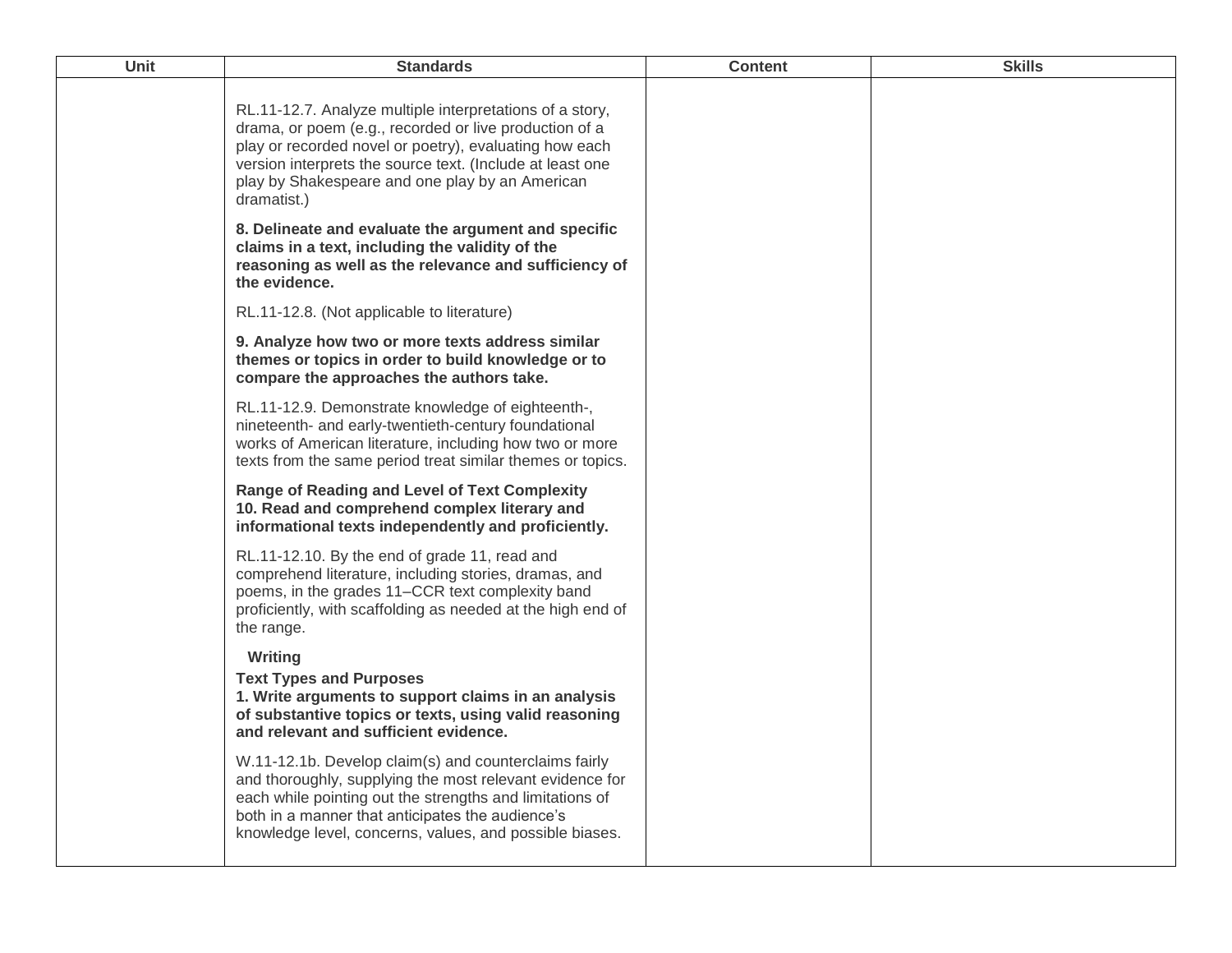| <b>Unit</b> | <b>Standards</b>                                                                                                                                                                                                                                                                                    | <b>Content</b> | <b>Skills</b> |
|-------------|-----------------------------------------------------------------------------------------------------------------------------------------------------------------------------------------------------------------------------------------------------------------------------------------------------|----------------|---------------|
|             | <b>Production and Distribution of Writing</b><br>4. Produce clear and coherent writing in which the<br>development, organization, and style are appropriate<br>to task, purpose, and audience.                                                                                                      |                |               |
|             | W.11-12.4. Produce clear and coherent writing in which<br>the development, organization, and style are appropriate<br>to task, purpose, and audience. (Grade-specific<br>expectations for writing types are defined in standards 1-<br>3 above.)                                                    |                |               |
|             | <b>Speaking &amp; Listening</b><br><b>Comprehension and Collaboration</b><br>1. Prepare for and participate effectively in a range of<br>conversations and collaborations with diverse<br>partners, building on others' ideas and expressing<br>their own clearly and persuasively.                 |                |               |
|             | SL.11-12.1. Initiate and participate effectively in a range<br>of collaborative discussions (one-on-one, in groups, and<br>teacher-led) with diverse partners on grades 11-12<br>topics, texts, and issues, building on others' ideas and<br>expressing their own clearly and persuasively.         |                |               |
|             | SL.11-12.1a. Come to discussions prepared, having read<br>and researched material under study; explicitly draw on<br>that preparation by referring to evidence from texts and<br>other research on the topic or issue to stimulate a<br>thoughtful, well-reasoned exchange of ideas.                |                |               |
|             | SL.11-12.1b. Work with peers to promote civil,<br>democratic discussions and decision-making, set clear<br>goals and deadlines, and establish individual roles as<br>needed.                                                                                                                        |                |               |
|             | SL.11-12.1c. Propel conversations by posing and<br>responding to questions that probe reasoning and<br>evidence; ensure a hearing for a full range of positions on<br>a topic or issue; clarify, verify, or challenge ideas and<br>conclusions; and promote divergent and creative<br>perspectives. |                |               |
|             | SL.11-12.1d. Respond thoughtfully to diverse<br>perspectives; synthesize comments, claims, and<br>evidence made on all sides of an issue; resolve<br>contradictions when possible; and determine what                                                                                               |                |               |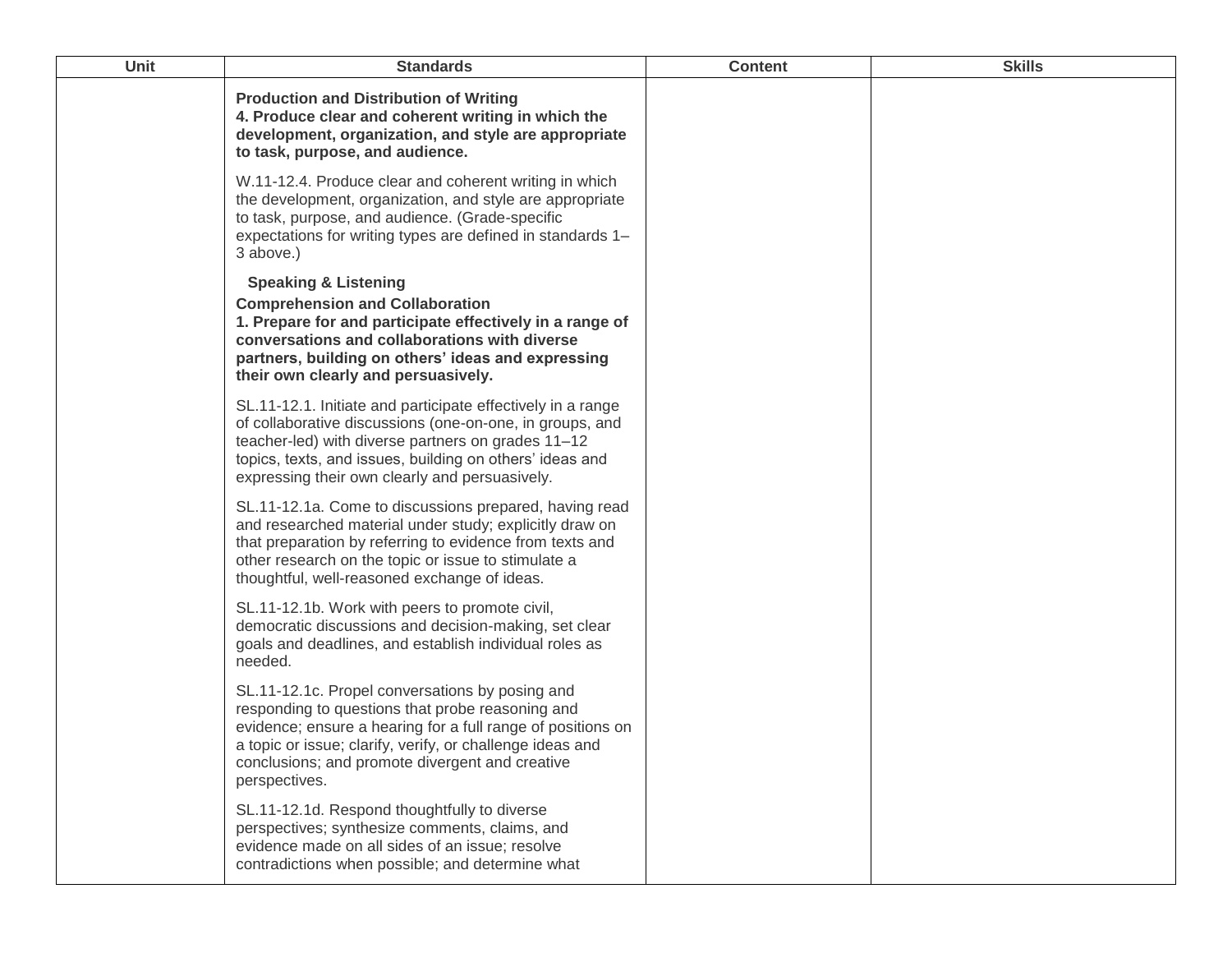| <b>Unit</b> | <b>Standards</b>                                                                                                                                                                                                                                                                                                                                                                    | <b>Content</b> | <b>Skills</b> |
|-------------|-------------------------------------------------------------------------------------------------------------------------------------------------------------------------------------------------------------------------------------------------------------------------------------------------------------------------------------------------------------------------------------|----------------|---------------|
|             | additional information or research is required to deepen<br>the investigation or complete the task.                                                                                                                                                                                                                                                                                 |                |               |
|             | 2. Integrate and evaluate information presented in<br>diverse media and formats, including visually,<br>quantitatively, and orally.                                                                                                                                                                                                                                                 |                |               |
|             | SL.11-12.2. Integrate multiple sources of information<br>presented in diverse formats and media (e.g., visually,<br>quantitatively, orally) in order to make informed decisions<br>and solve problems, evaluating the credibility and<br>accuracy of each source and noting any discrepancies<br>among the data.                                                                    |                |               |
|             | 3. Evaluate a speaker's point of view, reasoning, and<br>use of evidence and rhetoric.                                                                                                                                                                                                                                                                                              |                |               |
|             | SL.11-12.3. Evaluate a speaker's point of view,<br>reasoning, and use of evidence and rhetoric, assessing<br>the stance, premises, links among ideas, word choice,<br>points of emphasis, and tone used.                                                                                                                                                                            |                |               |
|             | <b>Presentation of Knowledge and Ideas</b><br>4. Present information, findings, and supporting<br>evidence such that listeners can follow the line of<br>reasoning and the organization, development, and<br>style are appropriate to task, purpose, and audience.                                                                                                                  |                |               |
|             | SL.11-12.4. Present information, findings, and supporting<br>evidence, conveying a clear and distinct perspective,<br>such that listeners can follow the line of reasoning,<br>alternative or opposing perspectives are addressed, and<br>the organization, development, substance, and style are<br>appropriate to purpose, audience, and a range or formal<br>and informal tasks. |                |               |
|             | 5. Make strategic use of digital media and visual<br>displays of data to express information and enhance<br>understanding of presentations.                                                                                                                                                                                                                                         |                |               |
|             | SL.11-12.5. Make strategic use of digital media (e.g.,<br>textual, graphical, audio, visual, and interactive elements)<br>in presentations to enhance understanding of findings,<br>reasoning, and evidence and to add interest.                                                                                                                                                    |                |               |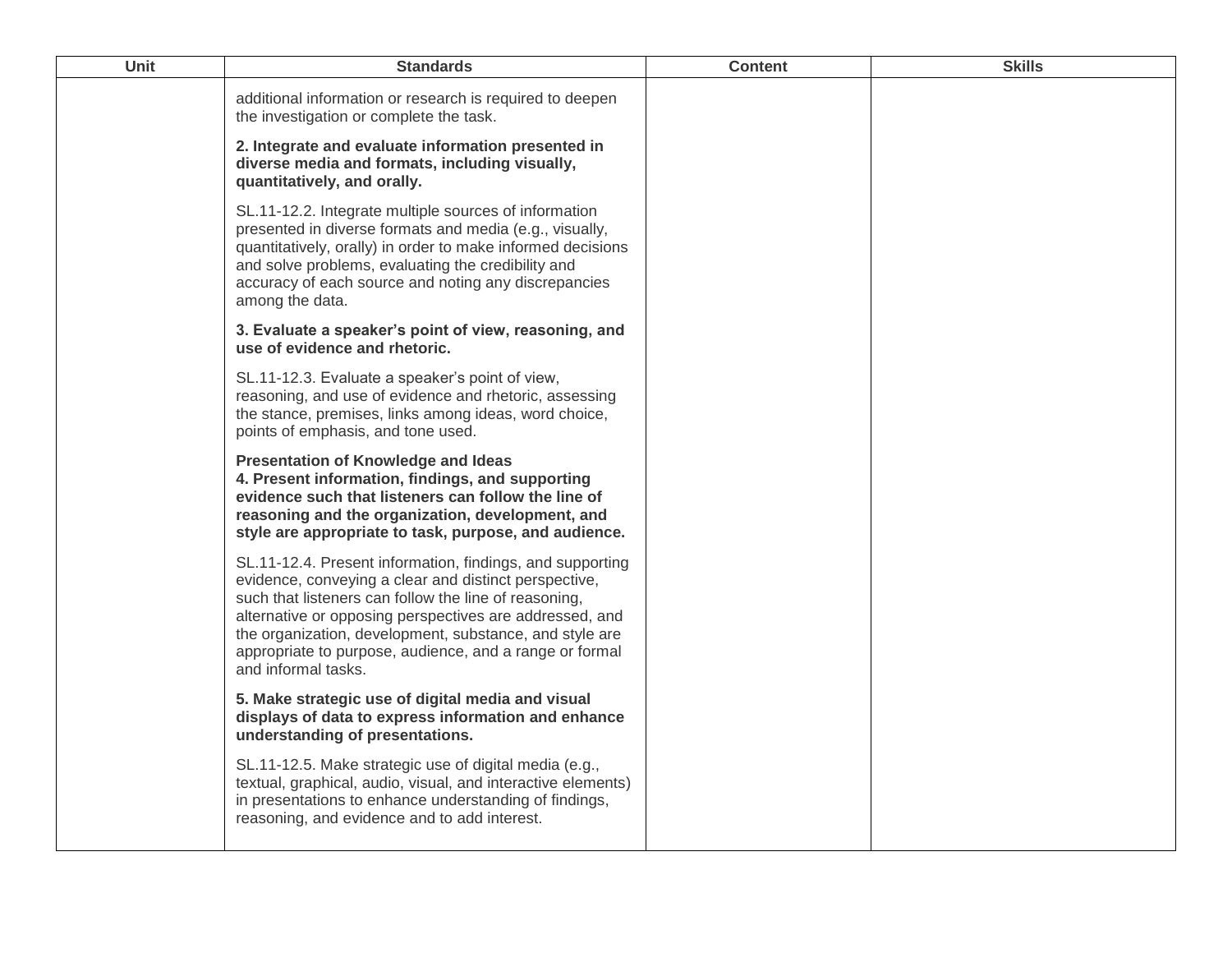| Unit                                                                               | <b>Standards</b>                                                                                                                                                                                                                                                                                                                                                                                                                                   | <b>Content</b>                                                                                                                                                                                                                                                                                                                                                                                                            | <b>Skills</b>                                                                                                                                                                                                                                                                                                                                                                                                                                                                                                                                                                                                                                                                                                |
|------------------------------------------------------------------------------------|----------------------------------------------------------------------------------------------------------------------------------------------------------------------------------------------------------------------------------------------------------------------------------------------------------------------------------------------------------------------------------------------------------------------------------------------------|---------------------------------------------------------------------------------------------------------------------------------------------------------------------------------------------------------------------------------------------------------------------------------------------------------------------------------------------------------------------------------------------------------------------------|--------------------------------------------------------------------------------------------------------------------------------------------------------------------------------------------------------------------------------------------------------------------------------------------------------------------------------------------------------------------------------------------------------------------------------------------------------------------------------------------------------------------------------------------------------------------------------------------------------------------------------------------------------------------------------------------------------------|
|                                                                                    | 6. Adapt speech to a variety of contexts and<br>communicative tasks, demonstrating command of<br>formal English when indicated or appropriate.<br>SL.11-12.6. Adapt speech to a variety of contexts and<br>tasks, demonstrating a command of formal English when<br>indicated or appropriate.<br>© Copyright 2010. National Governors Association<br>Center for Best Practices and Council of Chief State<br>School Officers. All rights reserved. |                                                                                                                                                                                                                                                                                                                                                                                                                           |                                                                                                                                                                                                                                                                                                                                                                                                                                                                                                                                                                                                                                                                                                              |
| <b>The</b><br><b>Neoclassical</b><br><b>Period and the</b><br><b>Age of Reason</b> |                                                                                                                                                                                                                                                                                                                                                                                                                                                    | Allusion<br>Maxim<br>Aphorism<br>Adage<br>Proverb<br>Axiom<br>Epistle<br>Freedom of the<br>press<br>Literary appeals:<br>ethos, pathos, and<br>logos<br>The Enlightenment<br>and the Age of<br>Reason<br>Loaded language<br>Ode<br>$\bullet$<br><b>Representative works:</b><br>• Poor Richard's<br>Almanac.<br>The Declaration of<br>Independence.<br>The Crisis.<br>"Speech in the<br>$\bullet$<br>Virginia Convention" | The students will be able to:<br>Identify and cite textual evidence<br>$\bullet$<br>of rhetorical devices<br>Identify main, controlling ideas in<br>speeches and essays<br>Provide evidence of and<br>evaluate a writer's style<br>Compose and sustain original<br>arguments<br>Assess effective semantics in<br>literary works<br>Identify and critique common<br>persuasive fallacies<br>Synthesize opposing viewpoints<br>presented in written and spoken<br>arguments<br>Identify religious and political<br>influences in literature<br>Connect historical events to a<br>literary work's context and<br>purpose<br>Recognize and provide evidence<br>of explicit and implicit author<br>bias in a work |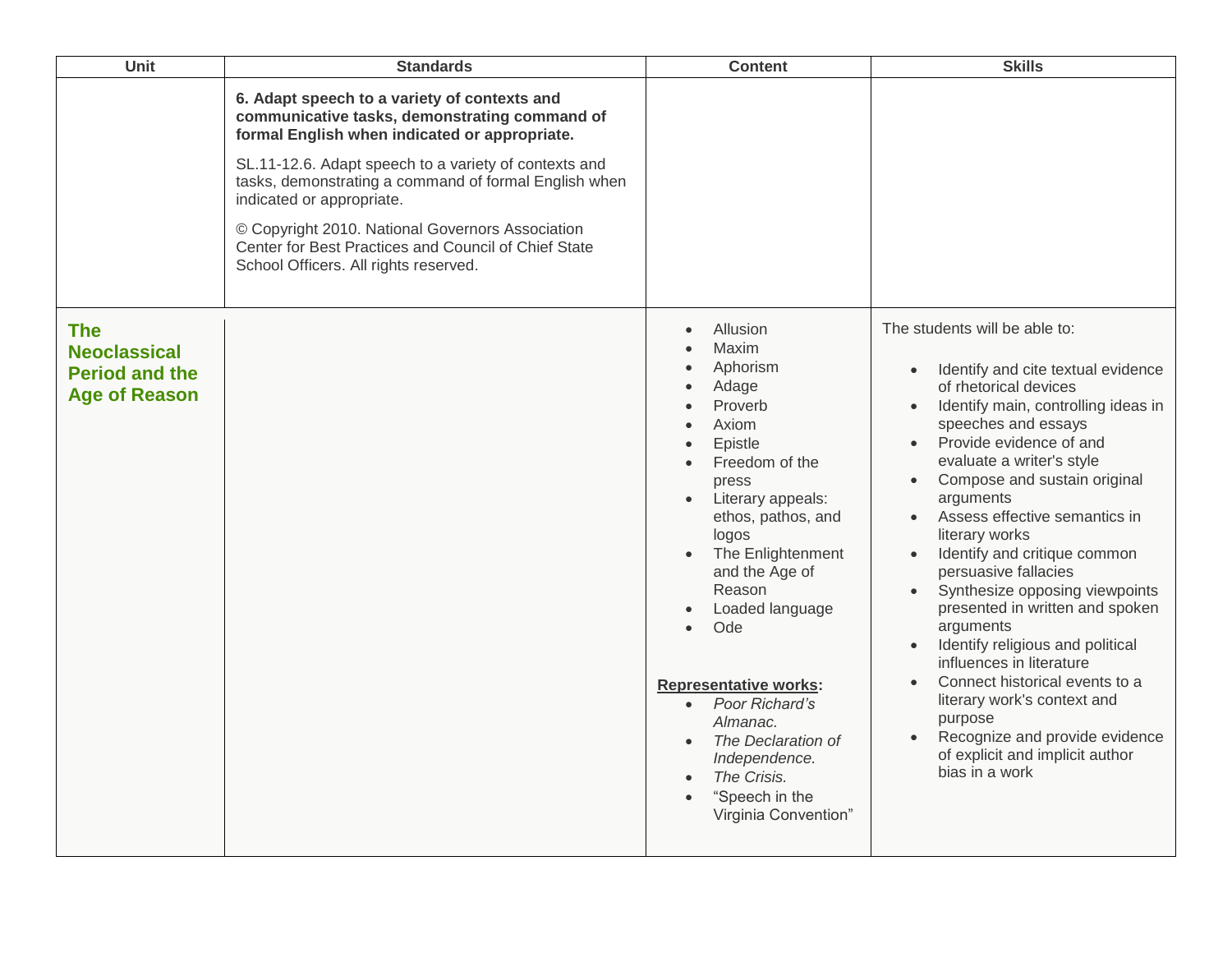| Unit                                                                            | <b>Standards</b>                                                                                                                                                                                                                                                                                                                                                                                                                                                                                                                                                                                                                                                                                                                                                                                                                                                                                                                                                                                                                                                                                                                                                                                                                                                                                                                                                                                                                                                                                                                                                                                                                                                                                                                                                                                                                                                                                           | <b>Content</b>                                                                                                                                                                                                                                                                                                                                                                                                                   | <b>Skills</b>                                                                                                                                                                                                                                                                                                                                                                                                                                                                                                                                                                                                  |
|---------------------------------------------------------------------------------|------------------------------------------------------------------------------------------------------------------------------------------------------------------------------------------------------------------------------------------------------------------------------------------------------------------------------------------------------------------------------------------------------------------------------------------------------------------------------------------------------------------------------------------------------------------------------------------------------------------------------------------------------------------------------------------------------------------------------------------------------------------------------------------------------------------------------------------------------------------------------------------------------------------------------------------------------------------------------------------------------------------------------------------------------------------------------------------------------------------------------------------------------------------------------------------------------------------------------------------------------------------------------------------------------------------------------------------------------------------------------------------------------------------------------------------------------------------------------------------------------------------------------------------------------------------------------------------------------------------------------------------------------------------------------------------------------------------------------------------------------------------------------------------------------------------------------------------------------------------------------------------------------------|----------------------------------------------------------------------------------------------------------------------------------------------------------------------------------------------------------------------------------------------------------------------------------------------------------------------------------------------------------------------------------------------------------------------------------|----------------------------------------------------------------------------------------------------------------------------------------------------------------------------------------------------------------------------------------------------------------------------------------------------------------------------------------------------------------------------------------------------------------------------------------------------------------------------------------------------------------------------------------------------------------------------------------------------------------|
| <b>The Romantic</b><br><b>Period in</b><br><b>American</b><br><b>Literature</b> | <b>CCSS: English Language Arts 6-12</b><br>CCSS: Grades 11-12<br><b>Reading: Literature</b><br><b>Key Ideas and Details</b><br>1. Read closely to determine what the text says<br>explicitly and to make logical inferences from it; cite<br>specific textual evidence when writing or speaking to<br>support conclusions drawn from the text.<br>RL.11-12.1. Cite strong and thorough textual evidence to<br>support analysis of what the text says explicitly as well as<br>inferences drawn from the text, including determining<br>where the text leaves matters uncertain.<br>2. Determine central ideas or themes of a text and<br>analyze their development; summarize the key<br>supporting details and ideas.<br>RL.11-12.2. Determine two or more themes or central<br>ideas of a text and analyze their development over the<br>course of the text, including how they interact and build<br>on one another to produce a complex account; provide an<br>objective summary of the text.<br>3. Analyze how and why individuals, events, and<br>ideas develop and interact over the course of a text.<br>RL.11-12.3. Analyze the impact of the author's choices<br>regarding how to develop and relate elements of a story<br>or drama (e.g., where a story is set, how the action is<br>ordered, how the characters are introduced and<br>developed).<br><b>Craft and Structure</b><br>4. Interpret words and phrases as they are used in a<br>text, including determining technical, connotative,<br>and figurative meanings, and analyze how specific<br>word choices shape meaning or tone.<br>RL.11-12.4. Determine the meaning of words and<br>phrases as they are used in the text, including figurative<br>and connotative meanings; analyze the impact of specific<br>word choices on meaning and tone, including words with<br>multiple meanings or language that is particularly fresh, | Irving, Washington.<br>$\bullet$<br>"The Devil and Tom<br>Walker."<br>Irving, Washington.<br>"The Legend of<br>Sleepy Hollow."<br>Poe, Edgar Allan.<br>"The Cask of<br>Amontillado."<br>Poe, Edgar Allan.<br>"The Raven."<br>Hawthorne,<br>Nathaniel. "Young<br>Goodman Brown."<br>Emerson, Ralph<br>$\bullet$<br>Waldo. Nature.<br>Emerson, Ralph<br>$\bullet$<br>Waldo. Self-<br>Reliance.<br>Thoreau, Henry<br>David. Walden. | The students will be able to:<br>Identify and analyze how<br>rhetorical language devices,<br>such as similes, metaphors,<br>imagery, allusion, symbolism,<br>and ambiguity are used by<br>authors to facilitate a<br>literary/artistic objective.<br>Evaluate how the main<br>controlling idea or theme of a<br>literary work influences a work's<br>tone, mood, and structure.<br>Assess the significance of<br>literary contributions made by<br>the authors that affect a nation's<br>culture or identity.<br>Formulate and defend explicit<br>and implicit interpretations<br>conveyed in a literary work. |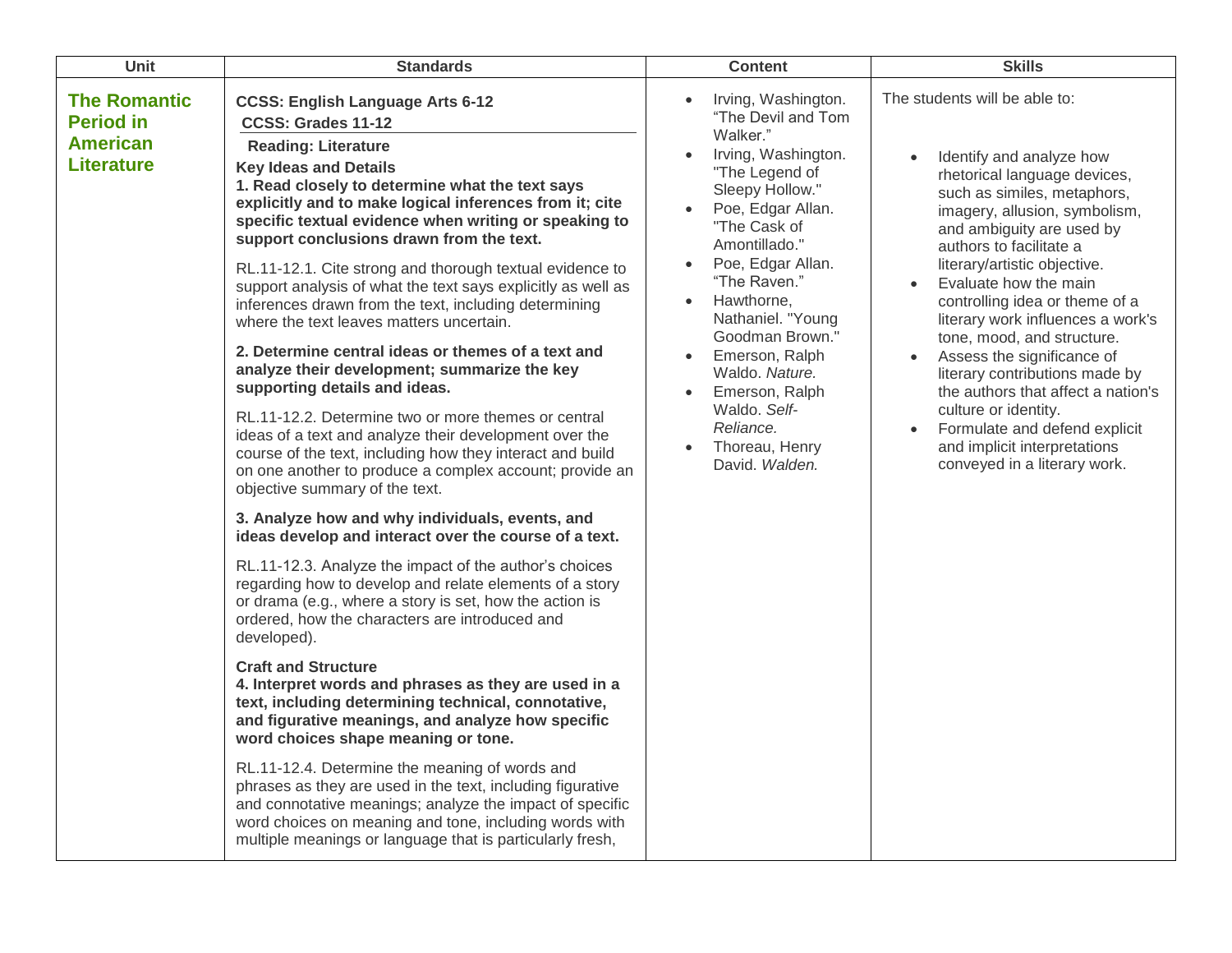| engaging, or beautiful. (Include Shakespeare as well as<br>other authors.)<br>5. Analyze the structure of texts, including how<br>specific sentences, paragraphs, and larger portions<br>of the text (e.g., a section, chapter, scene, or stanza)<br>relate to each other and the whole.<br>RL.11-12.5. Analyze how an author's choices concerning<br>how to structure specific parts of a text (e.g., the choice of<br>where to begin or end a story, the choice to provide a<br>comedic or tragic resolution) contribute to its overall<br>structure and meaning as well as its aesthetic impact.<br>6. Assess how point of view or purpose shapes the<br>content and style of a text.<br>RL.11-12.6. Analyze a case in which grasping a point of<br>view requires distinguishing what is directly stated in a<br>text from what is really meant (e.g., satire, sarcasm,<br>irony, or understatement).<br>9. Analyze how two or more texts address similar<br>themes or topics in order to build knowledge or to<br>compare the approaches the authors take.<br>RL.11-12.9. Demonstrate knowledge of eighteenth-,<br>nineteenth- and early-twentieth-century foundational<br>works of American literature, including how two or more<br>texts from the same period treat similar themes or topics.<br><b>Range of Reading and Level of Text Complexity</b><br>10. Read and comprehend complex literary and<br>informational texts independently and proficiently.<br>RL.11-12.10. By the end of grade 11, read and<br>comprehend literature, including stories, dramas, and<br>poems, in the grades 11–CCR text complexity band<br>proficiently, with scaffolding as needed at the high end of<br>the range.<br><b>Reading: Informational Text</b><br><b>Key Ideas and Details</b><br>1. Read closely to determine what the text says<br>explicitly and to make logical inferences from it; cite<br>specific textual evidence when writing or speaking to | Unit | <b>Standards</b>                         | <b>Content</b> | <b>Skills</b> |
|-------------------------------------------------------------------------------------------------------------------------------------------------------------------------------------------------------------------------------------------------------------------------------------------------------------------------------------------------------------------------------------------------------------------------------------------------------------------------------------------------------------------------------------------------------------------------------------------------------------------------------------------------------------------------------------------------------------------------------------------------------------------------------------------------------------------------------------------------------------------------------------------------------------------------------------------------------------------------------------------------------------------------------------------------------------------------------------------------------------------------------------------------------------------------------------------------------------------------------------------------------------------------------------------------------------------------------------------------------------------------------------------------------------------------------------------------------------------------------------------------------------------------------------------------------------------------------------------------------------------------------------------------------------------------------------------------------------------------------------------------------------------------------------------------------------------------------------------------------------------------------------------------------------------------------------------------------------|------|------------------------------------------|----------------|---------------|
|                                                                                                                                                                                                                                                                                                                                                                                                                                                                                                                                                                                                                                                                                                                                                                                                                                                                                                                                                                                                                                                                                                                                                                                                                                                                                                                                                                                                                                                                                                                                                                                                                                                                                                                                                                                                                                                                                                                                                             |      |                                          |                |               |
|                                                                                                                                                                                                                                                                                                                                                                                                                                                                                                                                                                                                                                                                                                                                                                                                                                                                                                                                                                                                                                                                                                                                                                                                                                                                                                                                                                                                                                                                                                                                                                                                                                                                                                                                                                                                                                                                                                                                                             |      |                                          |                |               |
|                                                                                                                                                                                                                                                                                                                                                                                                                                                                                                                                                                                                                                                                                                                                                                                                                                                                                                                                                                                                                                                                                                                                                                                                                                                                                                                                                                                                                                                                                                                                                                                                                                                                                                                                                                                                                                                                                                                                                             |      |                                          |                |               |
|                                                                                                                                                                                                                                                                                                                                                                                                                                                                                                                                                                                                                                                                                                                                                                                                                                                                                                                                                                                                                                                                                                                                                                                                                                                                                                                                                                                                                                                                                                                                                                                                                                                                                                                                                                                                                                                                                                                                                             |      |                                          |                |               |
|                                                                                                                                                                                                                                                                                                                                                                                                                                                                                                                                                                                                                                                                                                                                                                                                                                                                                                                                                                                                                                                                                                                                                                                                                                                                                                                                                                                                                                                                                                                                                                                                                                                                                                                                                                                                                                                                                                                                                             |      |                                          |                |               |
|                                                                                                                                                                                                                                                                                                                                                                                                                                                                                                                                                                                                                                                                                                                                                                                                                                                                                                                                                                                                                                                                                                                                                                                                                                                                                                                                                                                                                                                                                                                                                                                                                                                                                                                                                                                                                                                                                                                                                             |      |                                          |                |               |
|                                                                                                                                                                                                                                                                                                                                                                                                                                                                                                                                                                                                                                                                                                                                                                                                                                                                                                                                                                                                                                                                                                                                                                                                                                                                                                                                                                                                                                                                                                                                                                                                                                                                                                                                                                                                                                                                                                                                                             |      |                                          |                |               |
|                                                                                                                                                                                                                                                                                                                                                                                                                                                                                                                                                                                                                                                                                                                                                                                                                                                                                                                                                                                                                                                                                                                                                                                                                                                                                                                                                                                                                                                                                                                                                                                                                                                                                                                                                                                                                                                                                                                                                             |      |                                          |                |               |
|                                                                                                                                                                                                                                                                                                                                                                                                                                                                                                                                                                                                                                                                                                                                                                                                                                                                                                                                                                                                                                                                                                                                                                                                                                                                                                                                                                                                                                                                                                                                                                                                                                                                                                                                                                                                                                                                                                                                                             |      |                                          |                |               |
|                                                                                                                                                                                                                                                                                                                                                                                                                                                                                                                                                                                                                                                                                                                                                                                                                                                                                                                                                                                                                                                                                                                                                                                                                                                                                                                                                                                                                                                                                                                                                                                                                                                                                                                                                                                                                                                                                                                                                             |      |                                          |                |               |
|                                                                                                                                                                                                                                                                                                                                                                                                                                                                                                                                                                                                                                                                                                                                                                                                                                                                                                                                                                                                                                                                                                                                                                                                                                                                                                                                                                                                                                                                                                                                                                                                                                                                                                                                                                                                                                                                                                                                                             |      | support conclusions drawn from the text. |                |               |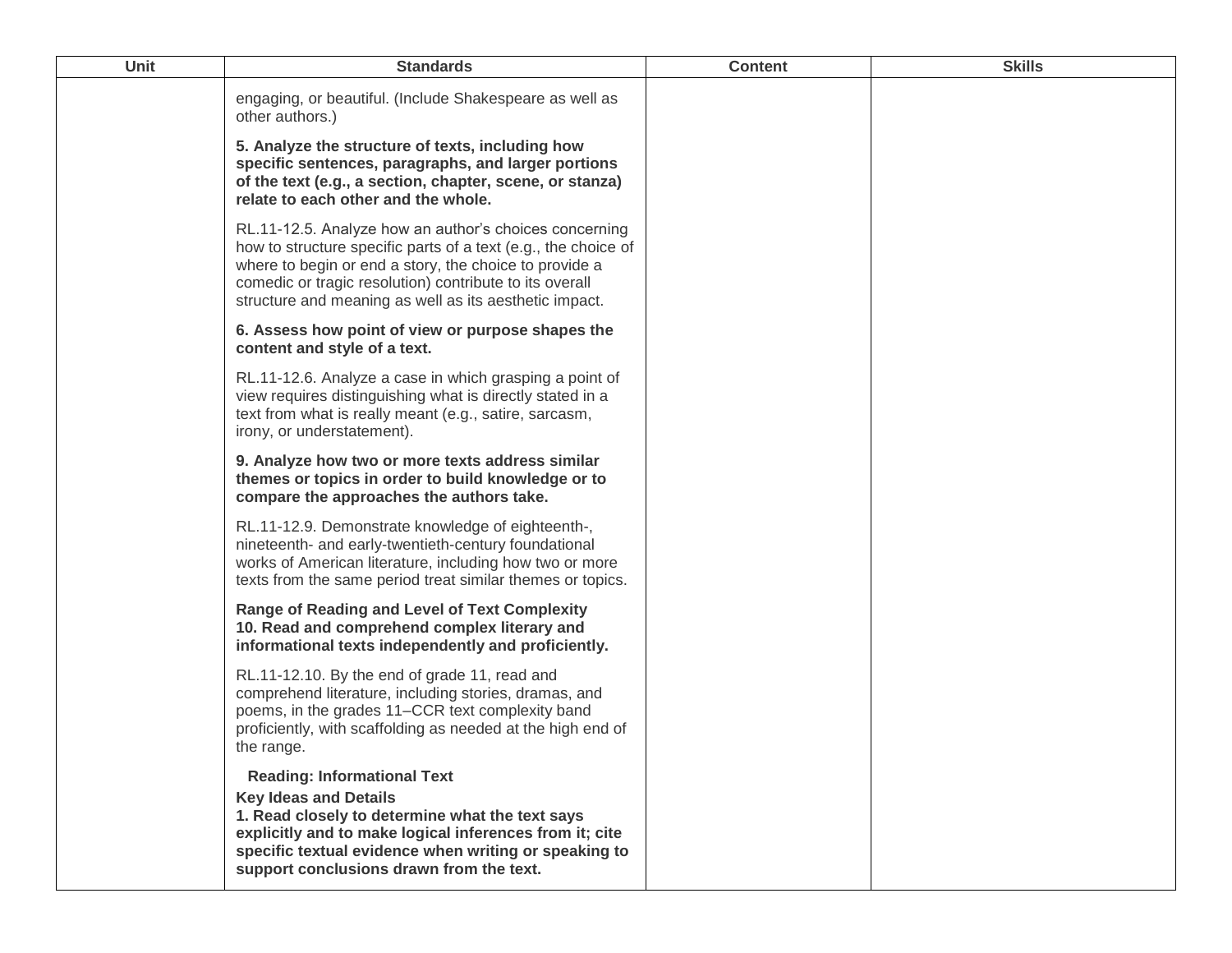| <b>Unit</b> | <b>Standards</b>                                                                                                                                                                                                                                                                                                           | <b>Content</b> | <b>Skills</b> |
|-------------|----------------------------------------------------------------------------------------------------------------------------------------------------------------------------------------------------------------------------------------------------------------------------------------------------------------------------|----------------|---------------|
|             | RI.11-12.1. Cite strong and thorough textual evidence to<br>support analysis of what the text says explicitly as well as<br>inferences drawn from the text, including determining<br>where the text leaves matters uncertain.                                                                                              |                |               |
|             | 3. Analyze how and why individuals, events, and<br>ideas develop and interact over the course of a text.                                                                                                                                                                                                                   |                |               |
|             | RI.11-12.3. Analyze a complex set of ideas or sequence<br>of events and explain how specific individuals, ideas, or<br>events interact and develop over the course of the text.                                                                                                                                            |                |               |
|             | <b>Craft and Structure</b><br>4. Interpret words and phrases as they are used in a<br>text, including determining technical, connotative,<br>and figurative meanings, and analyze how specific<br>word choices shape meaning or tone.                                                                                      |                |               |
|             | RI.11-12.4. Determine the meaning of words and phrases<br>as they are used in a text, including figurative,<br>connotative, and technical meanings; analyze how an<br>author uses and refines the meaning of a key term or<br>terms over the course of a text (e.g., how Madison<br>defines faction in Federalist No. 10). |                |               |
|             | 6. Assess how point of view or purpose shapes the<br>content and style of a text.                                                                                                                                                                                                                                          |                |               |
|             | RI.11-12.6. Determine an author's point of view or<br>purpose in a text in which the rhetoric is particularly<br>effective, analyzing how style and content contribute to<br>the power, persuasiveness or beauty of the text.                                                                                              |                |               |
|             | <b>Range of Reading and Level of Text Complexity</b><br>10. Read and comprehend complex literary and<br>informational texts independently and proficiently.                                                                                                                                                                |                |               |
|             | RI.11-12.10. By the end of grade 11, read and<br>comprehend literary nonfiction in the grades 11–CCR text<br>complexity band proficiently, with scaffolding as needed<br>at the high end of the range.                                                                                                                     |                |               |
|             | Writing<br><b>Text Types and Purposes</b><br>1. Write arguments to support claims in an analysis                                                                                                                                                                                                                           |                |               |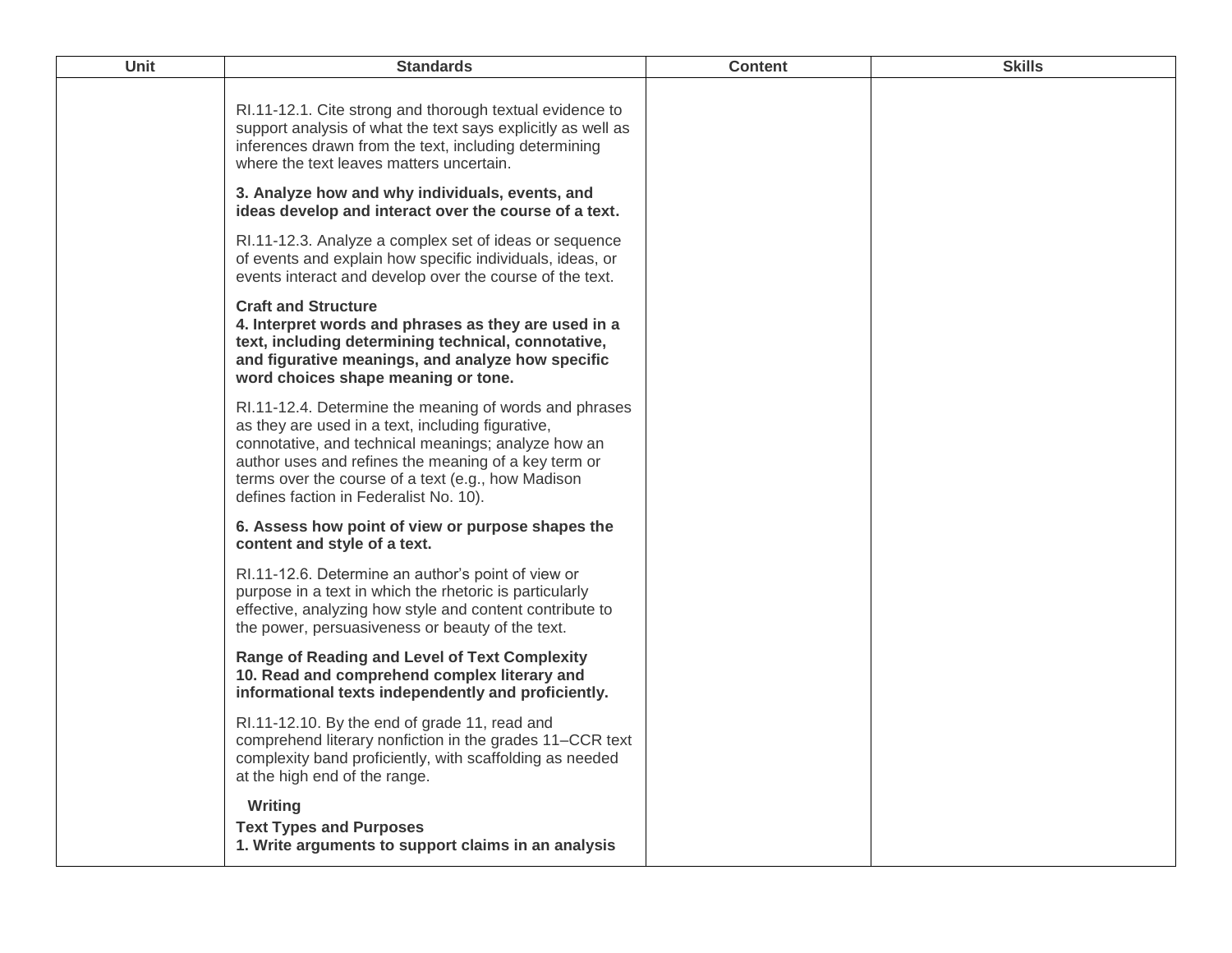| <b>Unit</b> | <b>Standards</b>                                                                                                                                                                                                                                                                            | <b>Content</b> | <b>Skills</b> |
|-------------|---------------------------------------------------------------------------------------------------------------------------------------------------------------------------------------------------------------------------------------------------------------------------------------------|----------------|---------------|
|             | of substantive topics or texts, using valid reasoning<br>and relevant and sufficient evidence.                                                                                                                                                                                              |                |               |
|             | W.11-12.1. Write arguments to support claims in an<br>analysis of substantive topics or texts, using valid<br>reasoning and relevant and sufficient evidence.                                                                                                                               |                |               |
|             | W.11-12.1a. Introduce precise, knowledgeable claim(s),<br>establish the significance of the claim(s), distinguish the<br>claim(s) from alternate or opposing claims, and create an<br>organization that logically sequences claim(s),<br>counterclaims, reasons, and evidence.              |                |               |
|             | W.11-12.1c. Use words, phrases, and clauses as well as<br>varied syntax to link the major sections of the text, create<br>cohesion, and clarify the relationships between claim(s)<br>and reasons, between reasons and evidence, and<br>between claim(s) and counterclaims.                 |                |               |
|             | W.11-12.1e. Provide a concluding statement or section<br>that follows from and supports the argument presented.                                                                                                                                                                             |                |               |
|             | <b>Production and Distribution of Writing</b><br>4. Produce clear and coherent writing in which the<br>development, organization, and style are appropriate<br>to task, purpose, and audience.                                                                                              |                |               |
|             | W.11-12.4. Produce clear and coherent writing in which<br>the development, organization, and style are appropriate<br>to task, purpose, and audience. (Grade-specific<br>expectations for writing types are defined in standards 1-<br>3 above.)                                            |                |               |
|             | <b>Speaking &amp; Listening</b><br><b>Comprehension and Collaboration</b><br>1. Prepare for and participate effectively in a range of<br>conversations and collaborations with diverse<br>partners, building on others' ideas and expressing<br>their own clearly and persuasively.         |                |               |
|             | SL.11-12.1. Initiate and participate effectively in a range<br>of collaborative discussions (one-on-one, in groups, and<br>teacher-led) with diverse partners on grades 11-12<br>topics, texts, and issues, building on others' ideas and<br>expressing their own clearly and persuasively. |                |               |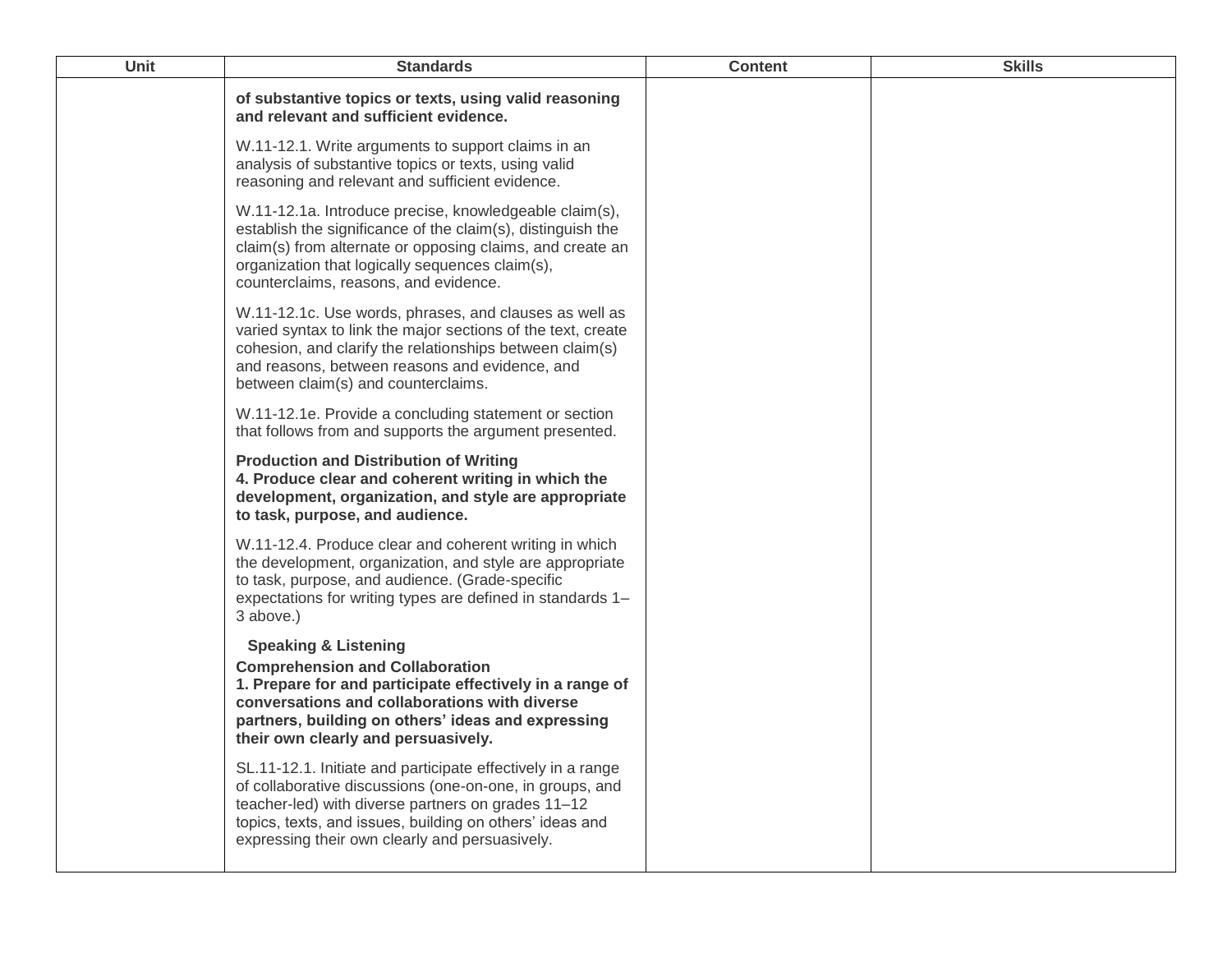| <b>Unit</b>                                                      | <b>Standards</b>                                                                                                                                                                                                                                                                                             | <b>Content</b>                                                                                      | <b>Skills</b>                                                                                                                                  |
|------------------------------------------------------------------|--------------------------------------------------------------------------------------------------------------------------------------------------------------------------------------------------------------------------------------------------------------------------------------------------------------|-----------------------------------------------------------------------------------------------------|------------------------------------------------------------------------------------------------------------------------------------------------|
|                                                                  | SL.11-12.1a. Come to discussions prepared, having read<br>and researched material under study; explicitly draw on<br>that preparation by referring to evidence from texts and<br>other research on the topic or issue to stimulate a<br>thoughtful, well-reasoned exchange of ideas.                         |                                                                                                     |                                                                                                                                                |
|                                                                  | SL.11-12.1b. Work with peers to promote civil,<br>democratic discussions and decision-making, set clear<br>goals and deadlines, and establish individual roles as<br>needed.                                                                                                                                 |                                                                                                     |                                                                                                                                                |
|                                                                  | SL.11-12.1c. Propel conversations by posing and<br>responding to questions that probe reasoning and<br>evidence; ensure a hearing for a full range of positions on<br>a topic or issue; clarify, verify, or challenge ideas and<br>conclusions; and promote divergent and creative<br>perspectives.          |                                                                                                     |                                                                                                                                                |
|                                                                  | SL.11-12.1d. Respond thoughtfully to diverse<br>perspectives; synthesize comments, claims, and<br>evidence made on all sides of an issue; resolve<br>contradictions when possible; and determine what<br>additional information or research is required to deepen<br>the investigation or complete the task. |                                                                                                     |                                                                                                                                                |
|                                                                  | 3. Evaluate a speaker's point of view, reasoning, and<br>use of evidence and rhetoric.                                                                                                                                                                                                                       |                                                                                                     |                                                                                                                                                |
|                                                                  | SL.11-12.3. Evaluate a speaker's point of view,<br>reasoning, and use of evidence and rhetoric, assessing<br>the stance, premises, links among ideas, word choice,<br>points of emphasis, and tone used.                                                                                                     |                                                                                                     |                                                                                                                                                |
|                                                                  | © Copyright 2010. National Governors Association<br>Center for Best Practices and Council of Chief State<br>School Officers. All rights reserved.                                                                                                                                                            |                                                                                                     |                                                                                                                                                |
| <b>Realism and</b><br><b>Post Civil War</b><br><b>Literature</b> | <b>CCSS: English Language Arts 6-12</b><br>CCSS: Grades 11-12<br><b>Reading: Literature</b><br><b>Key Ideas and Details</b><br>1. Read closely to determine what the text says<br>explicitly and to make logical inferences from it; cite                                                                    | • Local color<br>Regionalism<br>Vernacular<br><b>Dialect</b><br>Literary voice<br>Social commentary | The students will be able to:<br>Identify the salient<br>characteristics of Realism<br>Critique and cite unit texts for<br>evidence of Realism |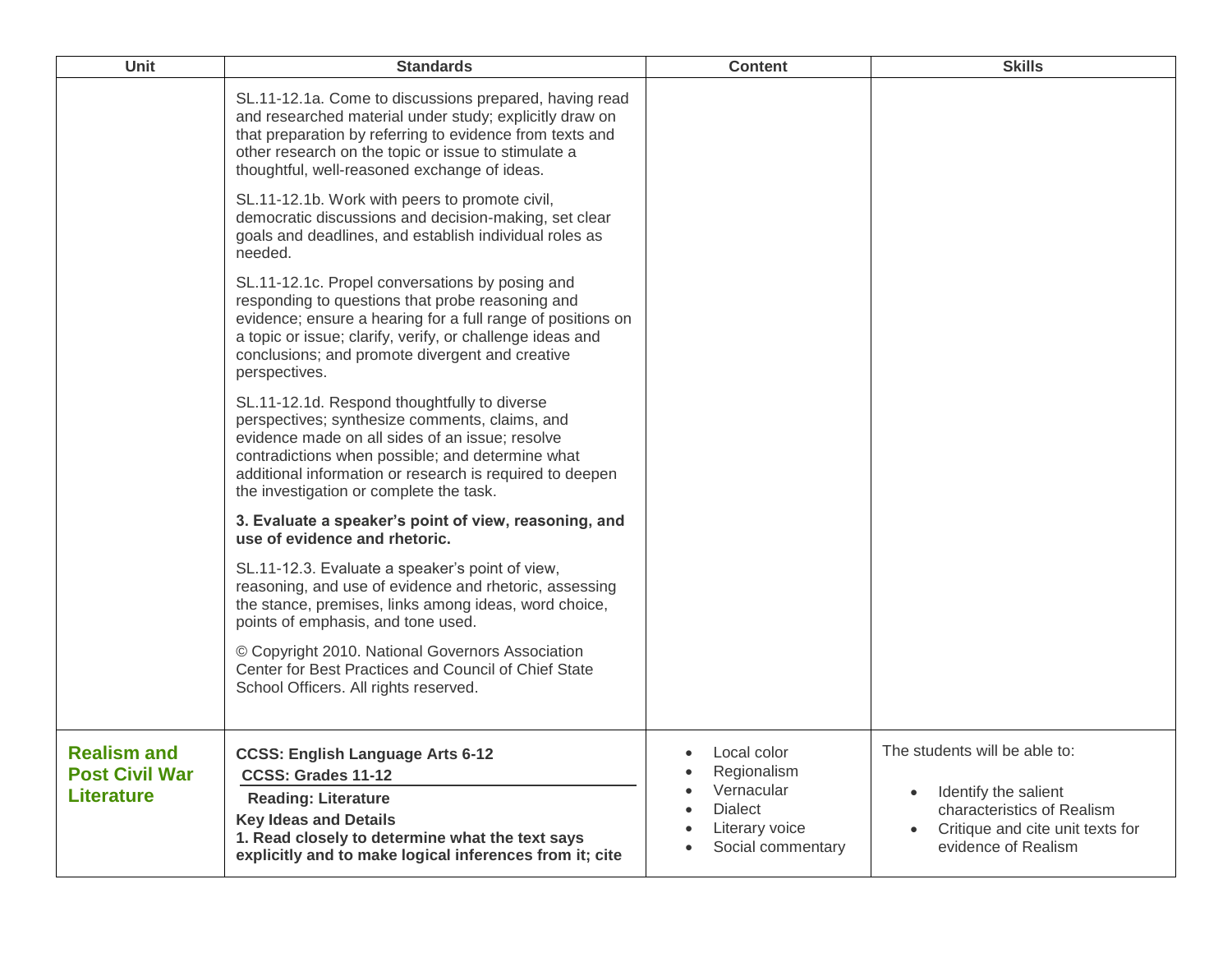| <b>Unit</b> | <b>Standards</b>                                                                                                                                                                                                                                                                                                                                                              | <b>Content</b>                                                                                      | <b>Skills</b>                                                                       |
|-------------|-------------------------------------------------------------------------------------------------------------------------------------------------------------------------------------------------------------------------------------------------------------------------------------------------------------------------------------------------------------------------------|-----------------------------------------------------------------------------------------------------|-------------------------------------------------------------------------------------|
|             | specific textual evidence when writing or speaking to<br>support conclusions drawn from the text.                                                                                                                                                                                                                                                                             | Stylistic tendency<br><b>Suggested works:</b>                                                       | Compare and contrast<br>Romanticism and Colonialism<br>Analyze elements of literary |
|             | RL.11-12.1. Cite strong and thorough textual evidence to<br>support analysis of what the text says explicitly as well as<br>inferences drawn from the text, including determining<br>where the text leaves matters uncertain.                                                                                                                                                 | <b>Poetry Selections</b><br>$\bullet$<br>from the Works of<br>Emily Dickinson and<br>Walt Whitman." | Realism in sundry mediums,<br>e.g., literary texts, film, and art                   |
|             | 2. Determine central ideas or themes of a text and<br>analyze their development; summarize the key<br>supporting details and ideas.                                                                                                                                                                                                                                           | Twain, Mark. The<br>Adventures of<br>Huckleberry Finn.                                              |                                                                                     |
|             | RL.11-12.2. Determine two or more themes or central<br>ideas of a text and analyze their development over the<br>course of the text, including how they interact and build<br>on one another to produce a complex account; provide an<br>objective summary of the text.                                                                                                       |                                                                                                     |                                                                                     |
|             | 3. Analyze how and why individuals, events, and<br>ideas develop and interact over the course of a text.                                                                                                                                                                                                                                                                      |                                                                                                     |                                                                                     |
|             | RL.11-12.3. Analyze the impact of the author's choices<br>regarding how to develop and relate elements of a story<br>or drama (e.g., where a story is set, how the action is<br>ordered, how the characters are introduced and<br>developed).                                                                                                                                 |                                                                                                     |                                                                                     |
|             | <b>Craft and Structure</b><br>4. Interpret words and phrases as they are used in a<br>text, including determining technical, connotative,<br>and figurative meanings, and analyze how specific<br>word choices shape meaning or tone.                                                                                                                                         |                                                                                                     |                                                                                     |
|             | RL.11-12.4. Determine the meaning of words and<br>phrases as they are used in the text, including figurative<br>and connotative meanings; analyze the impact of specific<br>word choices on meaning and tone, including words with<br>multiple meanings or language that is particularly fresh,<br>engaging, or beautiful. (Include Shakespeare as well as<br>other authors.) |                                                                                                     |                                                                                     |
|             | 5. Analyze the structure of texts, including how<br>specific sentences, paragraphs, and larger portions<br>of the text (e.g., a section, chapter, scene, or stanza)<br>relate to each other and the whole.                                                                                                                                                                    |                                                                                                     |                                                                                     |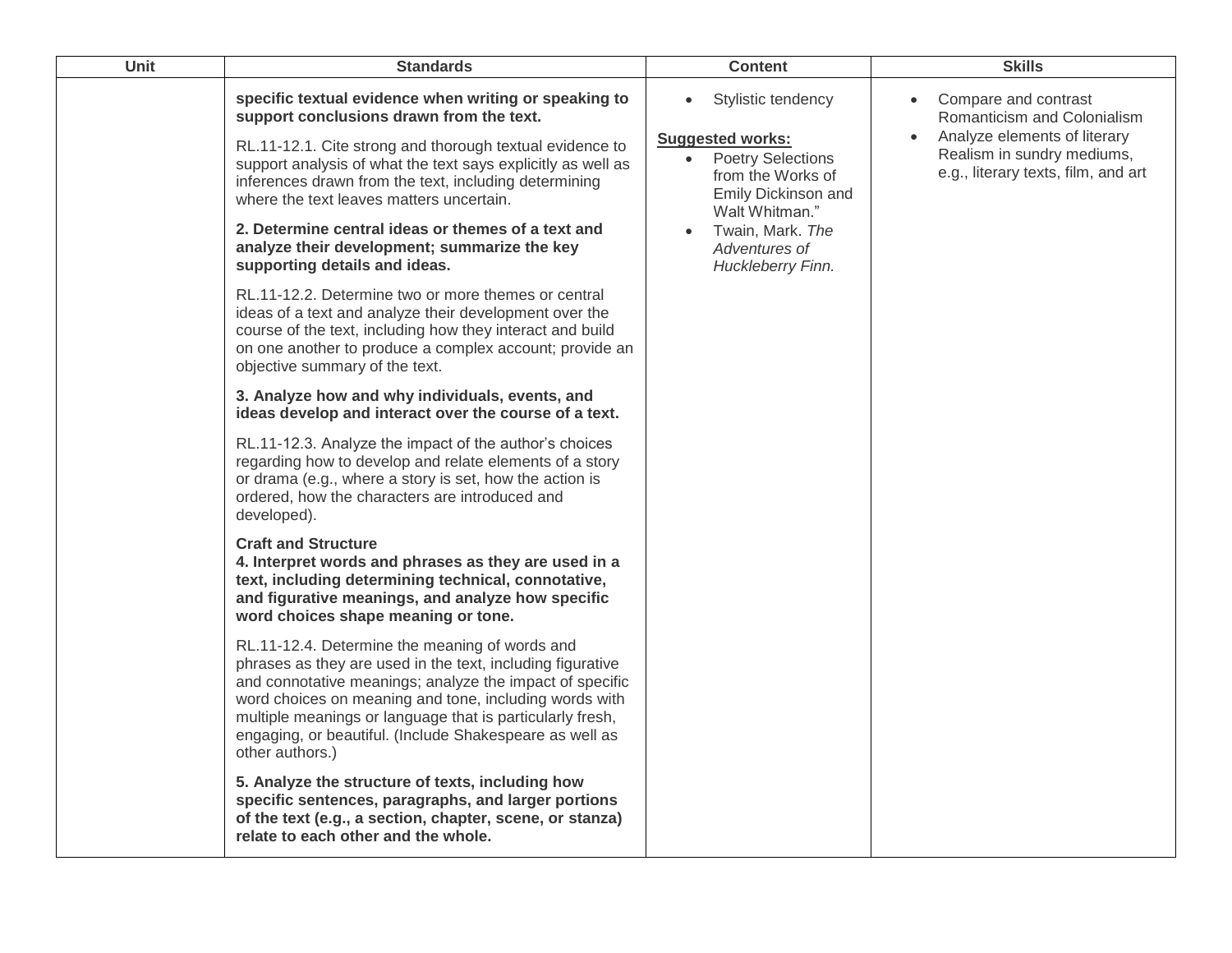| Unit | <b>Standards</b>                                                                                                                                                                                                                                                                                        | <b>Content</b> | <b>Skills</b> |
|------|---------------------------------------------------------------------------------------------------------------------------------------------------------------------------------------------------------------------------------------------------------------------------------------------------------|----------------|---------------|
|      | RL.11-12.5. Analyze how an author's choices concerning<br>how to structure specific parts of a text (e.g., the choice of<br>where to begin or end a story, the choice to provide a<br>comedic or tragic resolution) contribute to its overall<br>structure and meaning as well as its aesthetic impact. |                |               |
|      | 6. Assess how point of view or purpose shapes the<br>content and style of a text.                                                                                                                                                                                                                       |                |               |
|      | RL.11-12.6. Analyze a case in which grasping a point of<br>view requires distinguishing what is directly stated in a<br>text from what is really meant (e.g., satire, sarcasm,<br>irony, or understatement).                                                                                            |                |               |
|      | 8. Delineate and evaluate the argument and specific<br>claims in a text, including the validity of the<br>reasoning as well as the relevance and sufficiency of<br>the evidence.                                                                                                                        |                |               |
|      | RL.11-12.8. (Not applicable to literature)                                                                                                                                                                                                                                                              |                |               |
|      | 9. Analyze how two or more texts address similar<br>themes or topics in order to build knowledge or to<br>compare the approaches the authors take.                                                                                                                                                      |                |               |
|      | RL.11-12.9. Demonstrate knowledge of eighteenth-,<br>nineteenth- and early-twentieth-century foundational<br>works of American literature, including how two or more<br>texts from the same period treat similar themes or topics.                                                                      |                |               |
|      | <b>Range of Reading and Level of Text Complexity</b><br>10. Read and comprehend complex literary and<br>informational texts independently and proficiently.                                                                                                                                             |                |               |
|      | RL.11-12.10. By the end of grade 11, read and<br>comprehend literature, including stories, dramas, and<br>poems, in the grades 11–CCR text complexity band<br>proficiently, with scaffolding as needed at the high end of<br>the range.                                                                 |                |               |
|      | <b>Reading: Informational Text</b><br><b>Key Ideas and Details</b><br>1. Read closely to determine what the text says<br>explicitly and to make logical inferences from it; cite<br>specific textual evidence when writing or speaking to<br>support conclusions drawn from the text.                   |                |               |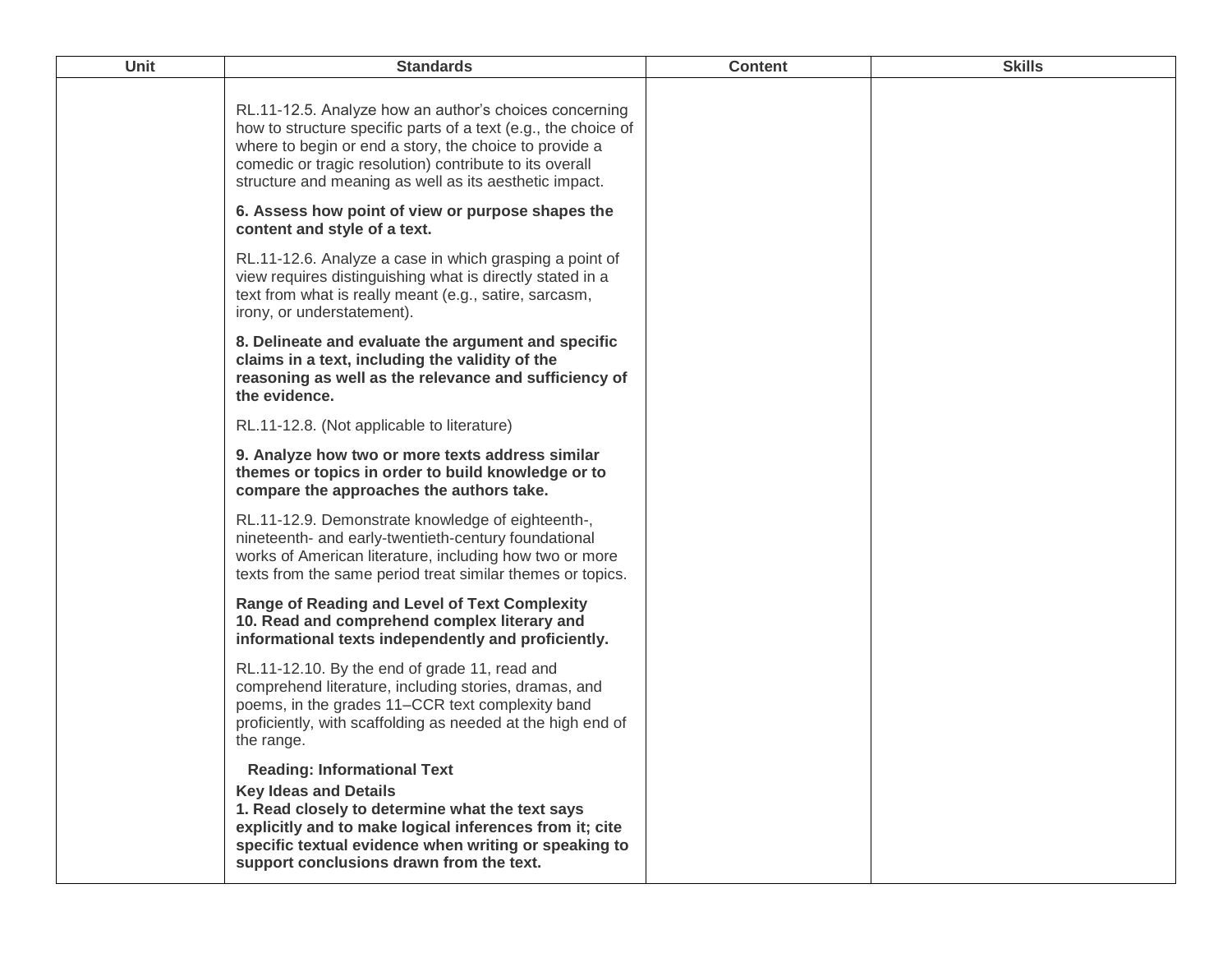| <b>Unit</b> | <b>Standards</b>                                                                                                                                                                                                                                                                                                           | <b>Content</b> | <b>Skills</b> |
|-------------|----------------------------------------------------------------------------------------------------------------------------------------------------------------------------------------------------------------------------------------------------------------------------------------------------------------------------|----------------|---------------|
|             | RI.11-12.1. Cite strong and thorough textual evidence to<br>support analysis of what the text says explicitly as well as<br>inferences drawn from the text, including determining<br>where the text leaves matters uncertain.                                                                                              |                |               |
|             | 3. Analyze how and why individuals, events, and<br>ideas develop and interact over the course of a text.                                                                                                                                                                                                                   |                |               |
|             | RI.11-12.3. Analyze a complex set of ideas or sequence<br>of events and explain how specific individuals, ideas, or<br>events interact and develop over the course of the text.                                                                                                                                            |                |               |
|             | <b>Craft and Structure</b><br>4. Interpret words and phrases as they are used in a<br>text, including determining technical, connotative,<br>and figurative meanings, and analyze how specific<br>word choices shape meaning or tone.                                                                                      |                |               |
|             | RI.11-12.4. Determine the meaning of words and phrases<br>as they are used in a text, including figurative,<br>connotative, and technical meanings; analyze how an<br>author uses and refines the meaning of a key term or<br>terms over the course of a text (e.g., how Madison<br>defines faction in Federalist No. 10). |                |               |
|             | 5. Analyze the structure of texts, including how<br>specific sentences, paragraphs, and larger portions<br>of the text (e.g., a section, chapter, scene, or stanza)<br>relate to each other and the whole.                                                                                                                 |                |               |
|             | RI.11-12.5. Analyze and evaluate the effectiveness of the<br>structure an author uses in his or her exposition or<br>argument, including whether the structure makes points<br>clear, convincing, and engaging.                                                                                                            |                |               |
|             | 6. Assess how point of view or purpose shapes the<br>content and style of a text.                                                                                                                                                                                                                                          |                |               |
|             | RI.11-12.6. Determine an author's point of view or<br>purpose in a text in which the rhetoric is particularly<br>effective, analyzing how style and content contribute to<br>the power, persuasiveness or beauty of the text.                                                                                              |                |               |
|             | <b>Range of Reading and Level of Text Complexity</b><br>10. Read and comprehend complex literary and<br>informational texts independently and proficiently.                                                                                                                                                                |                |               |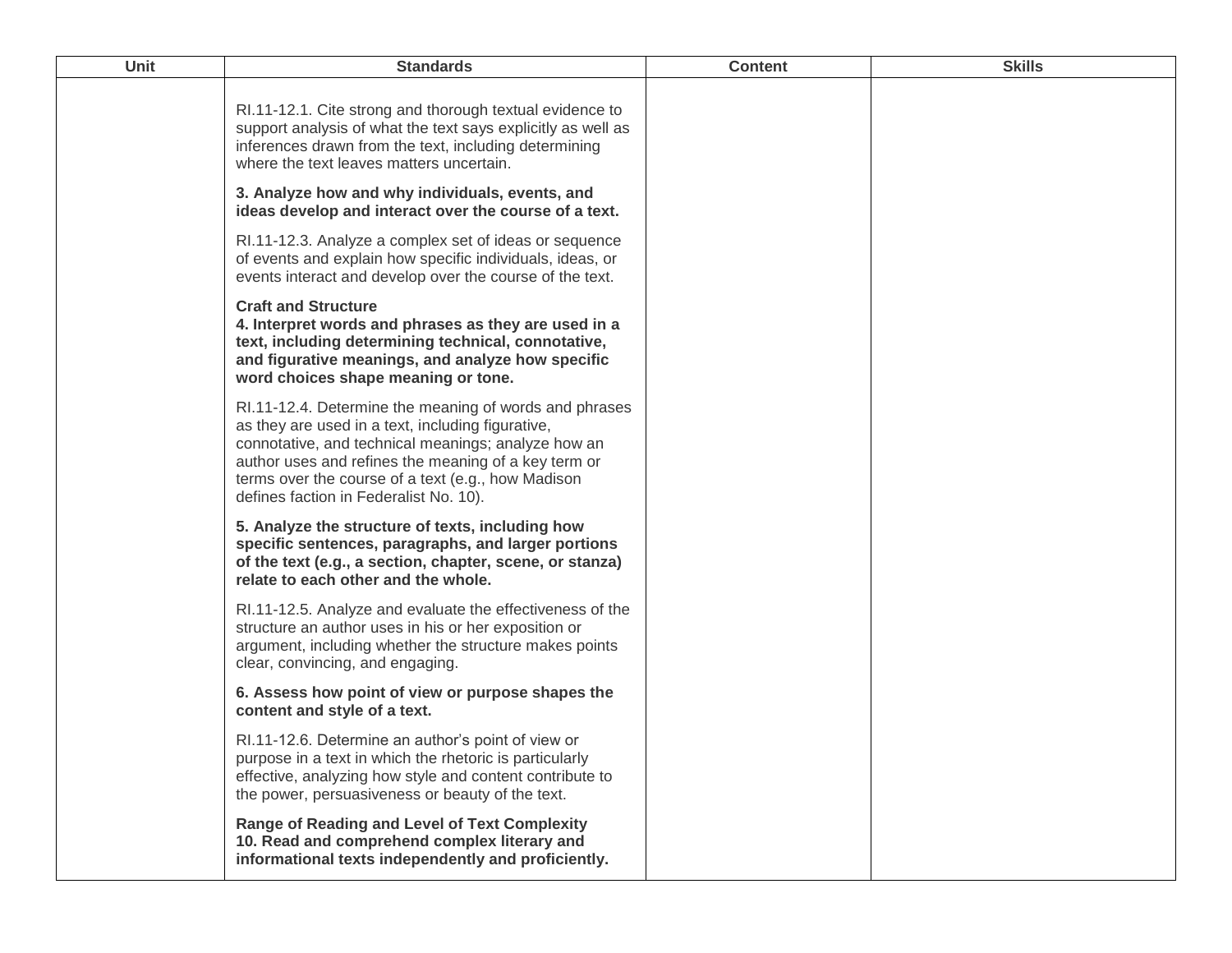| Unit | <b>Standards</b>                                                                                                                                                                                                                                                                                                                                                                                             | <b>Content</b> | <b>Skills</b> |
|------|--------------------------------------------------------------------------------------------------------------------------------------------------------------------------------------------------------------------------------------------------------------------------------------------------------------------------------------------------------------------------------------------------------------|----------------|---------------|
|      | RI.11-12.10. By the end of grade 11, read and<br>comprehend literary nonfiction in the grades 11–CCR text<br>complexity band proficiently, with scaffolding as needed<br>at the high end of the range.<br>Writing<br><b>Text Types and Purposes</b><br>1. Write arguments to support claims in an analysis<br>of substantive topics or texts, using valid reasoning<br>and relevant and sufficient evidence. |                |               |
|      | W.11-12.1. Write arguments to support claims in an<br>analysis of substantive topics or texts, using valid<br>reasoning and relevant and sufficient evidence.                                                                                                                                                                                                                                                |                |               |
|      | W.11-12.1a. Introduce precise, knowledgeable claim(s),<br>establish the significance of the claim(s), distinguish the<br>claim(s) from alternate or opposing claims, and create an<br>organization that logically sequences claim(s),<br>counterclaims, reasons, and evidence.                                                                                                                               |                |               |
|      | W.11-12.1b. Develop claim(s) and counterclaims fairly<br>and thoroughly, supplying the most relevant evidence for<br>each while pointing out the strengths and limitations of<br>both in a manner that anticipates the audience's<br>knowledge level, concerns, values, and possible biases.                                                                                                                 |                |               |
|      | W.11-12.1c. Use words, phrases, and clauses as well as<br>varied syntax to link the major sections of the text, create<br>cohesion, and clarify the relationships between claim(s)<br>and reasons, between reasons and evidence, and<br>between claim(s) and counterclaims.                                                                                                                                  |                |               |
|      | W.11-12.1d. Establish and maintain a formal style and<br>objective tone while attending to the norms and<br>conventions of the discipline in which they are writing.                                                                                                                                                                                                                                         |                |               |
|      | W.11-12.1e. Provide a concluding statement or section<br>that follows from and supports the argument presented.                                                                                                                                                                                                                                                                                              |                |               |
|      | <b>Production and Distribution of Writing</b><br>4. Produce clear and coherent writing in which the<br>development, organization, and style are appropriate<br>to task, purpose, and audience.                                                                                                                                                                                                               |                |               |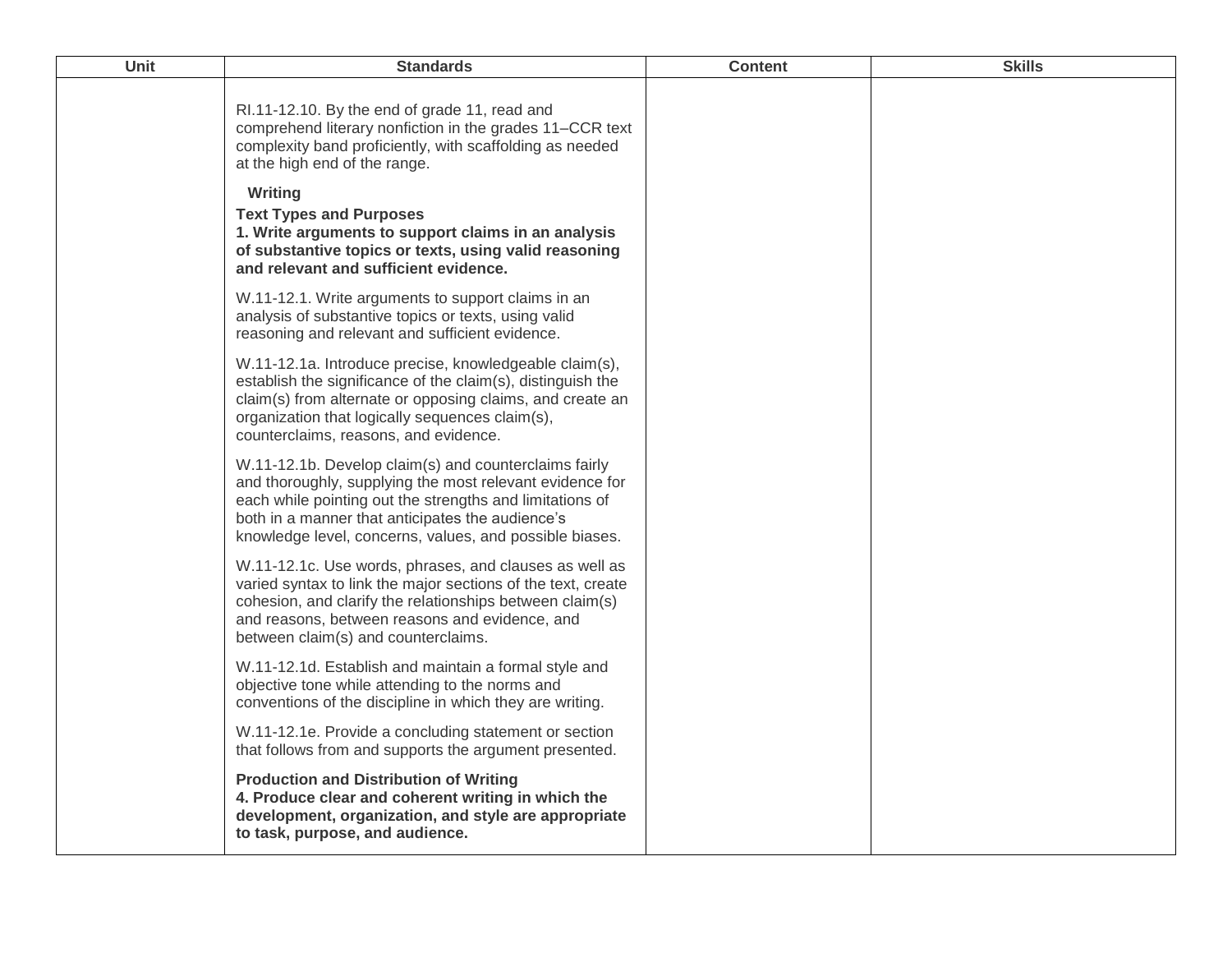| Unit | <b>Standards</b>                                                                                                                                                                                                                                                                    | <b>Content</b> | <b>Skills</b> |
|------|-------------------------------------------------------------------------------------------------------------------------------------------------------------------------------------------------------------------------------------------------------------------------------------|----------------|---------------|
|      | W.11-12.4. Produce clear and coherent writing in which<br>the development, organization, and style are appropriate<br>to task, purpose, and audience. (Grade-specific<br>expectations for writing types are defined in standards 1-<br>3 above.)                                    |                |               |
|      | 5. Develop and strengthen writing as needed by<br>planning, revising, editing, rewriting, or trying a new<br>approach.                                                                                                                                                              |                |               |
|      | W.11-12.5. Develop and strengthen writing as needed by<br>planning, revising, editing, rewriting, or trying a new<br>approach, focusing on addressing what is most significant<br>for a specific purpose and audience.                                                              |                |               |
|      | 6. Use technology, including the Internet, to produce<br>and publish writing and to interact and collaborate<br>with others.                                                                                                                                                        |                |               |
|      | W.11-12.6. Use technology, including the Internet, to<br>produce, publish, and update individual or shared writing<br>products in response to ongoing feedback, including new<br>arguments or information.                                                                          |                |               |
|      | <b>Range of Writing</b><br>10. Write routinely over extended time frames (time<br>for research, reflection, and revision) and shorter<br>time frames (a single sitting or a day or two) for a<br>range of tasks, purposes, and audiences.                                           |                |               |
|      | W.11-12.10. Write routinely over extended time frames<br>(time for research, reflection, and revision) and shorter<br>time frames (a single sitting or a day or two) for a range<br>of tasks, purposes                                                                              |                |               |
|      | <b>Speaking &amp; Listening</b><br><b>Comprehension and Collaboration</b><br>1. Prepare for and participate effectively in a range of<br>conversations and collaborations with diverse<br>partners, building on others' ideas and expressing<br>their own clearly and persuasively. |                |               |
|      | SL.11-12.1. Initiate and participate effectively in a range<br>of collaborative discussions (one-on-one, in groups, and<br>teacher-led) with diverse partners on grades 11-12                                                                                                       |                |               |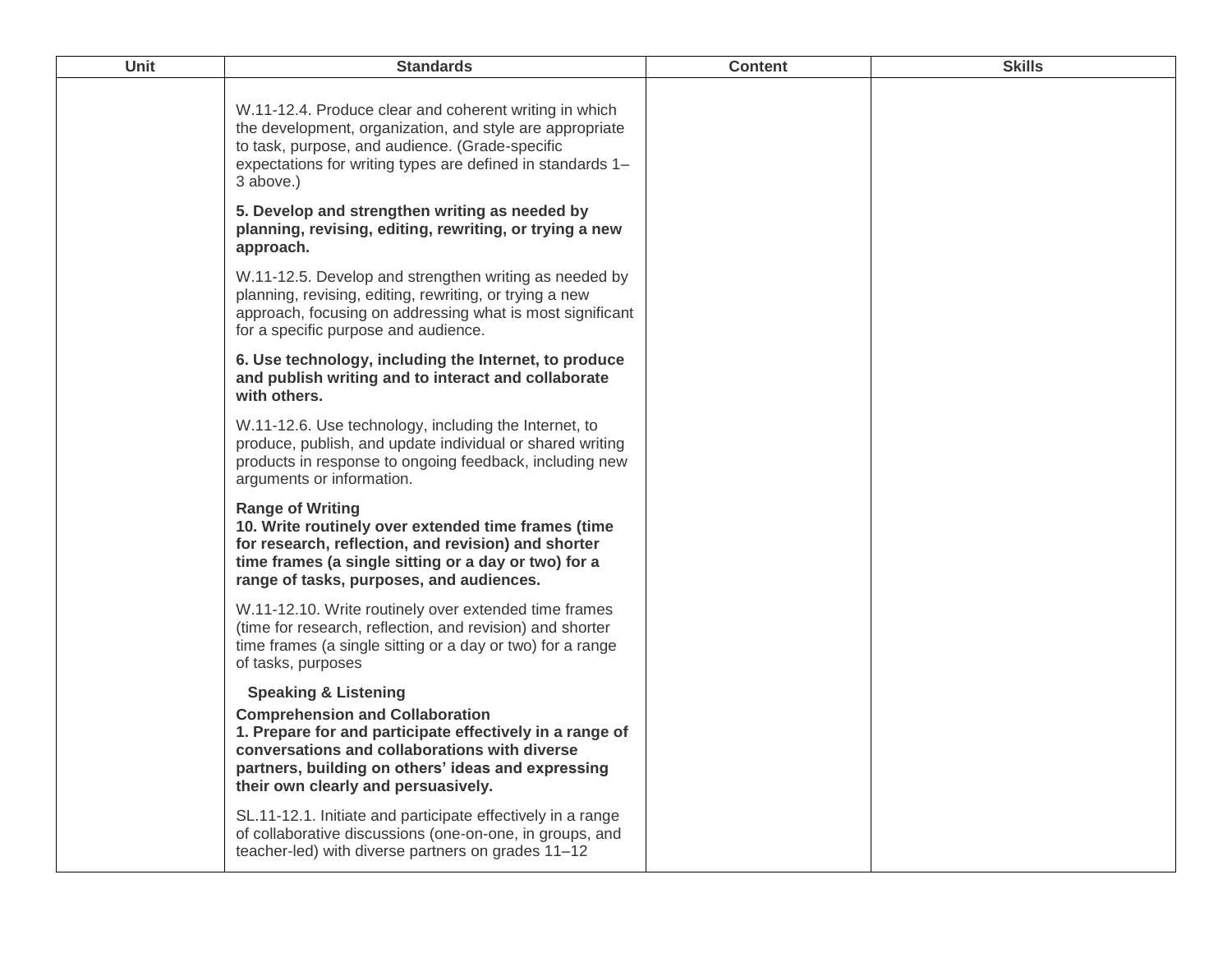| Unit | <b>Standards</b>                                                                                                                                                                                                                                                                                                                                                                    | <b>Content</b> | <b>Skills</b> |
|------|-------------------------------------------------------------------------------------------------------------------------------------------------------------------------------------------------------------------------------------------------------------------------------------------------------------------------------------------------------------------------------------|----------------|---------------|
|      | topics, texts, and issues, building on others' ideas and<br>expressing their own clearly and persuasively.                                                                                                                                                                                                                                                                          |                |               |
|      | SL.11-12.1a. Come to discussions prepared, having read<br>and researched material under study; explicitly draw on<br>that preparation by referring to evidence from texts and<br>other research on the topic or issue to stimulate a<br>thoughtful, well-reasoned exchange of ideas.                                                                                                |                |               |
|      | SL.11-12.1b. Work with peers to promote civil,<br>democratic discussions and decision-making, set clear<br>goals and deadlines, and establish individual roles as<br>needed.                                                                                                                                                                                                        |                |               |
|      | SL.11-12.1c. Propel conversations by posing and<br>responding to questions that probe reasoning and<br>evidence; ensure a hearing for a full range of positions on<br>a topic or issue; clarify, verify, or challenge ideas and<br>conclusions; and promote divergent and creative<br>perspectives.                                                                                 |                |               |
|      | SL.11-12.1d. Respond thoughtfully to diverse<br>perspectives; synthesize comments, claims, and<br>evidence made on all sides of an issue; resolve<br>contradictions when possible; and determine what<br>additional information or research is required to deepen<br>the investigation or complete the task.                                                                        |                |               |
|      | <b>Presentation of Knowledge and Ideas</b><br>4. Present information, findings, and supporting<br>evidence such that listeners can follow the line of<br>reasoning and the organization, development, and<br>style are appropriate to task, purpose, and audience.                                                                                                                  |                |               |
|      | SL.11-12.4. Present information, findings, and supporting<br>evidence, conveying a clear and distinct perspective,<br>such that listeners can follow the line of reasoning,<br>alternative or opposing perspectives are addressed, and<br>the organization, development, substance, and style are<br>appropriate to purpose, audience, and a range or formal<br>and informal tasks. |                |               |
|      | Language<br><b>Conventions of Standard English</b><br>1. Demonstrate command of the conventions of                                                                                                                                                                                                                                                                                  |                |               |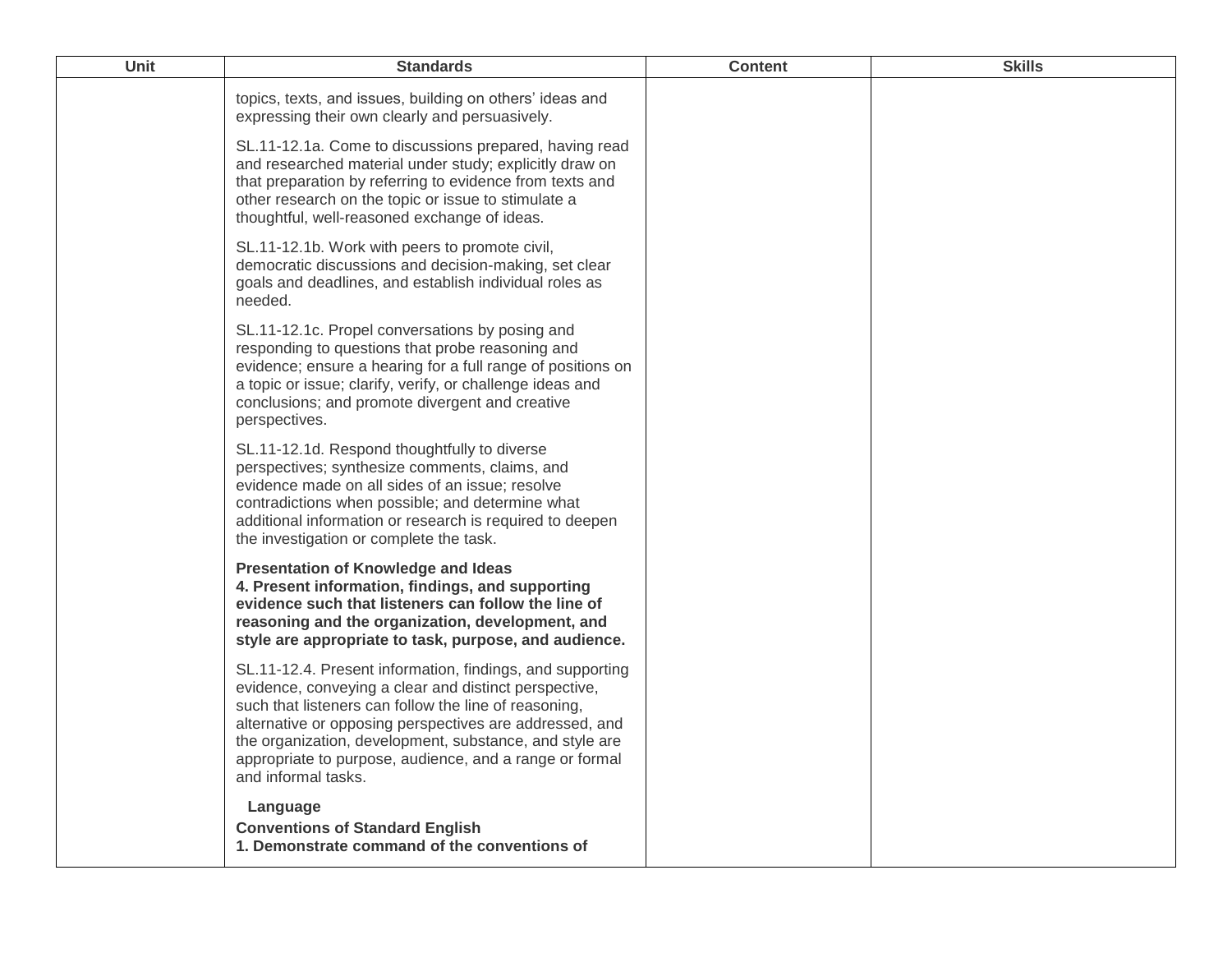| Unit | <b>Standards</b>                                                                                                                                                                                                                            | <b>Content</b> | <b>Skills</b> |
|------|---------------------------------------------------------------------------------------------------------------------------------------------------------------------------------------------------------------------------------------------|----------------|---------------|
|      | standard English grammar and usage when writing or<br>speaking.                                                                                                                                                                             |                |               |
|      | L.11-12.1. Demonstrate command of the conventions of<br>standard English grammar and usage when writing or<br>speaking.                                                                                                                     |                |               |
|      | L.11-12.1a. Apply the understanding that usage is a<br>matter of convention, can change over time, and is<br>sometimes contested.                                                                                                           |                |               |
|      | L.11-12.1b. Resolve issues of complex or contested<br>usage, consulting references (e.g., Merriam-Webster's<br>Dictionary of English Usage, Garner's Modern American<br>Usage) as needed.                                                   |                |               |
|      | 2. Demonstrate command of the conventions of<br>standard English capitalization, punctuation, and<br>spelling when writing.                                                                                                                 |                |               |
|      | L.11-12.2. Demonstrate command of the conventions of<br>standard English capitalization, punctuation, and spelling<br>when writing.                                                                                                         |                |               |
|      | L.11-12.2a. Observe hyphenation conventions.                                                                                                                                                                                                |                |               |
|      | L.11-12.2b. Spell correctly.                                                                                                                                                                                                                |                |               |
|      | <b>Knowledge of Language</b><br>3. Apply knowledge of language to understand how<br>language functions in different contexts, to make<br>effective choices for meaning or style, and to<br>comprehend more fully when reading or listening. |                |               |
|      | L.11-12.3. Apply knowledge of language to understand<br>how language functions in different contexts, to make<br>effective choices for meaning or style, and to<br>comprehend more fully when reading or listening.                         |                |               |
|      | L.11-12.3a. Vary syntax for effect, consulting references<br>(e.g., Tufte's Artful Sentences) for guidance as needed;<br>apply an understanding of syntax to the study of complex<br>texts when reading.                                    |                |               |
|      | © Copyright 2010. National Governors Association<br>Center for Best Practices and Council of Chief State<br>School Officers. All rights reserved.                                                                                           |                |               |
|      |                                                                                                                                                                                                                                             |                |               |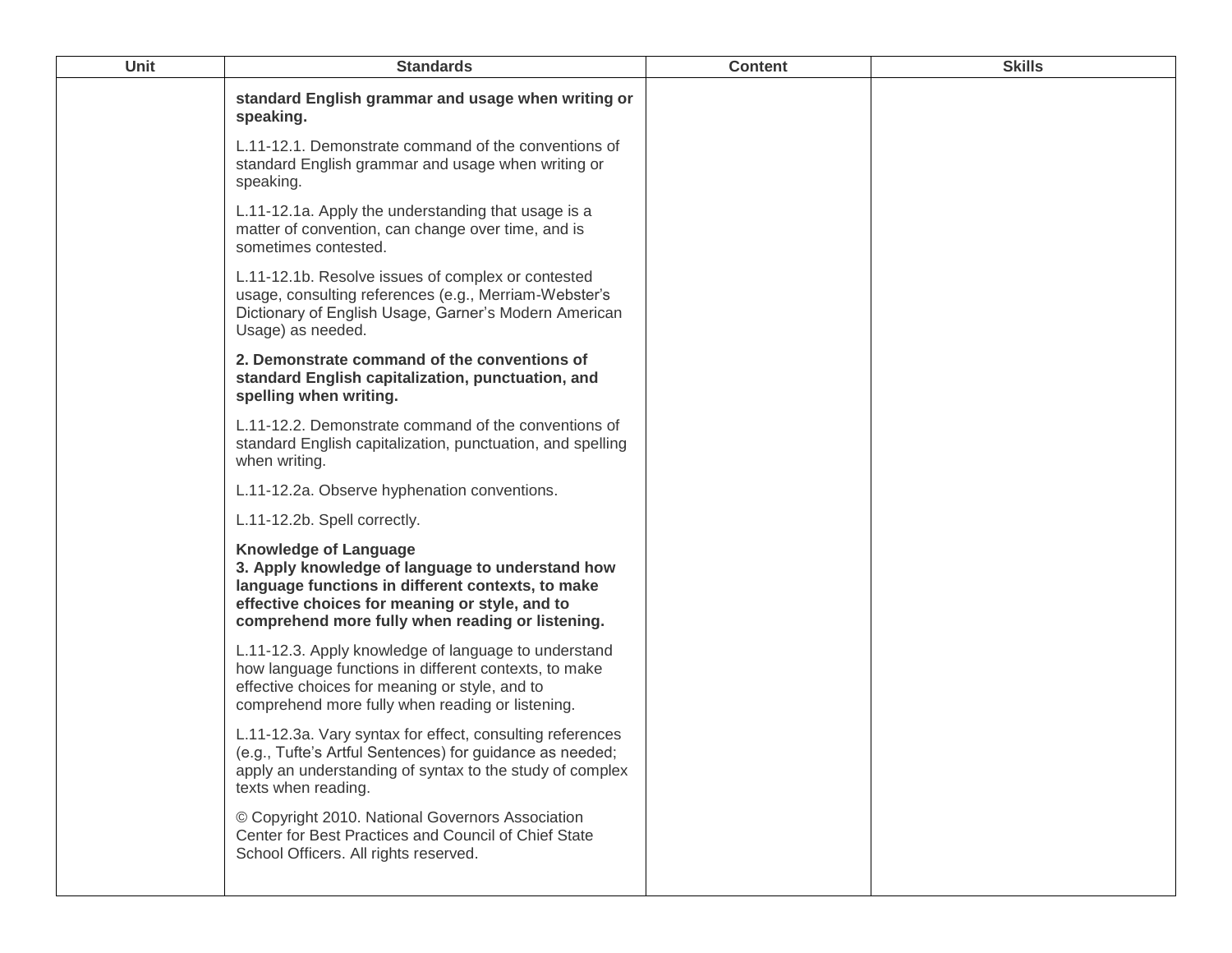| <b>Unit</b>                                                                   | <b>Standards</b>                                                                                                                                                                                                                                                                                                                                                                                                                                                                                                                                                                                                                                                                                                                                                                                                                                                                                                                                                                                                                                                                                                                                                                                                                                                                                                                                                                                                                                                                                                                                                                                                                                                                                                                                                                                                                                                                                           | <b>Content</b>                                                                                                                                                                                                                                                                                                     | <b>Skills</b>                                                                                                                                                                                                                                                                                                                                                                                                                                                                 |
|-------------------------------------------------------------------------------|------------------------------------------------------------------------------------------------------------------------------------------------------------------------------------------------------------------------------------------------------------------------------------------------------------------------------------------------------------------------------------------------------------------------------------------------------------------------------------------------------------------------------------------------------------------------------------------------------------------------------------------------------------------------------------------------------------------------------------------------------------------------------------------------------------------------------------------------------------------------------------------------------------------------------------------------------------------------------------------------------------------------------------------------------------------------------------------------------------------------------------------------------------------------------------------------------------------------------------------------------------------------------------------------------------------------------------------------------------------------------------------------------------------------------------------------------------------------------------------------------------------------------------------------------------------------------------------------------------------------------------------------------------------------------------------------------------------------------------------------------------------------------------------------------------------------------------------------------------------------------------------------------------|--------------------------------------------------------------------------------------------------------------------------------------------------------------------------------------------------------------------------------------------------------------------------------------------------------------------|-------------------------------------------------------------------------------------------------------------------------------------------------------------------------------------------------------------------------------------------------------------------------------------------------------------------------------------------------------------------------------------------------------------------------------------------------------------------------------|
| <b>The Modern</b><br><b>Period in</b><br><b>American</b><br><b>Literature</b> | <b>CCSS: English Language Arts 6-12</b><br>CCSS: Grades 11-12<br><b>Reading: Literature</b><br><b>Key Ideas and Details</b><br>1. Read closely to determine what the text says<br>explicitly and to make logical inferences from it; cite<br>specific textual evidence when writing or speaking to<br>support conclusions drawn from the text.<br>RL.11-12.1. Cite strong and thorough textual evidence to<br>support analysis of what the text says explicitly as well as<br>inferences drawn from the text, including determining<br>where the text leaves matters uncertain.<br>2. Determine central ideas or themes of a text and<br>analyze their development; summarize the key<br>supporting details and ideas.<br>RL.11-12.2. Determine two or more themes or central<br>ideas of a text and analyze their development over the<br>course of the text, including how they interact and build<br>on one another to produce a complex account; provide an<br>objective summary of the text.<br>3. Analyze how and why individuals, events, and<br>ideas develop and interact over the course of a text.<br>RL.11-12.3. Analyze the impact of the author's choices<br>regarding how to develop and relate elements of a story<br>or drama (e.g., where a story is set, how the action is<br>ordered, how the characters are introduced and<br>developed).<br><b>Craft and Structure</b><br>4. Interpret words and phrases as they are used in a<br>text, including determining technical, connotative,<br>and figurative meanings, and analyze how specific<br>word choices shape meaning or tone.<br>RL.11-12.4. Determine the meaning of words and<br>phrases as they are used in the text, including figurative<br>and connotative meanings; analyze the impact of specific<br>word choices on meaning and tone, including words with<br>multiple meanings or language that is particularly fresh, | <b>Suggested works:</b><br>Eliot, T. S. "The<br>Love Song of J.<br>Alfred Prufrock."<br>Fitzgerald, F. Scott.<br>The Great Gatsby.<br>The Poetry of E. E.<br>$\bullet$<br>Cummings<br>Porter, Katherine<br>$\bullet$<br>Anne. "The Jilting of<br>Granny Weatherall."<br>The Poetry of Robert<br>$\bullet$<br>Frost | The students will be able to:<br>Identify an author's purpose for<br>the selection of point of view in a<br>literary work<br>Evaluate the perceptions and<br>reliability of a work's narrator<br>Cite evidence of a writer's style<br>and literary technique<br>Identify and explicate elements<br>of fiction<br>Apply textual evidence that is<br>$\bullet$<br>explicit as well as implicit which<br>defines and defends<br>interpretations of theme and<br>characterization |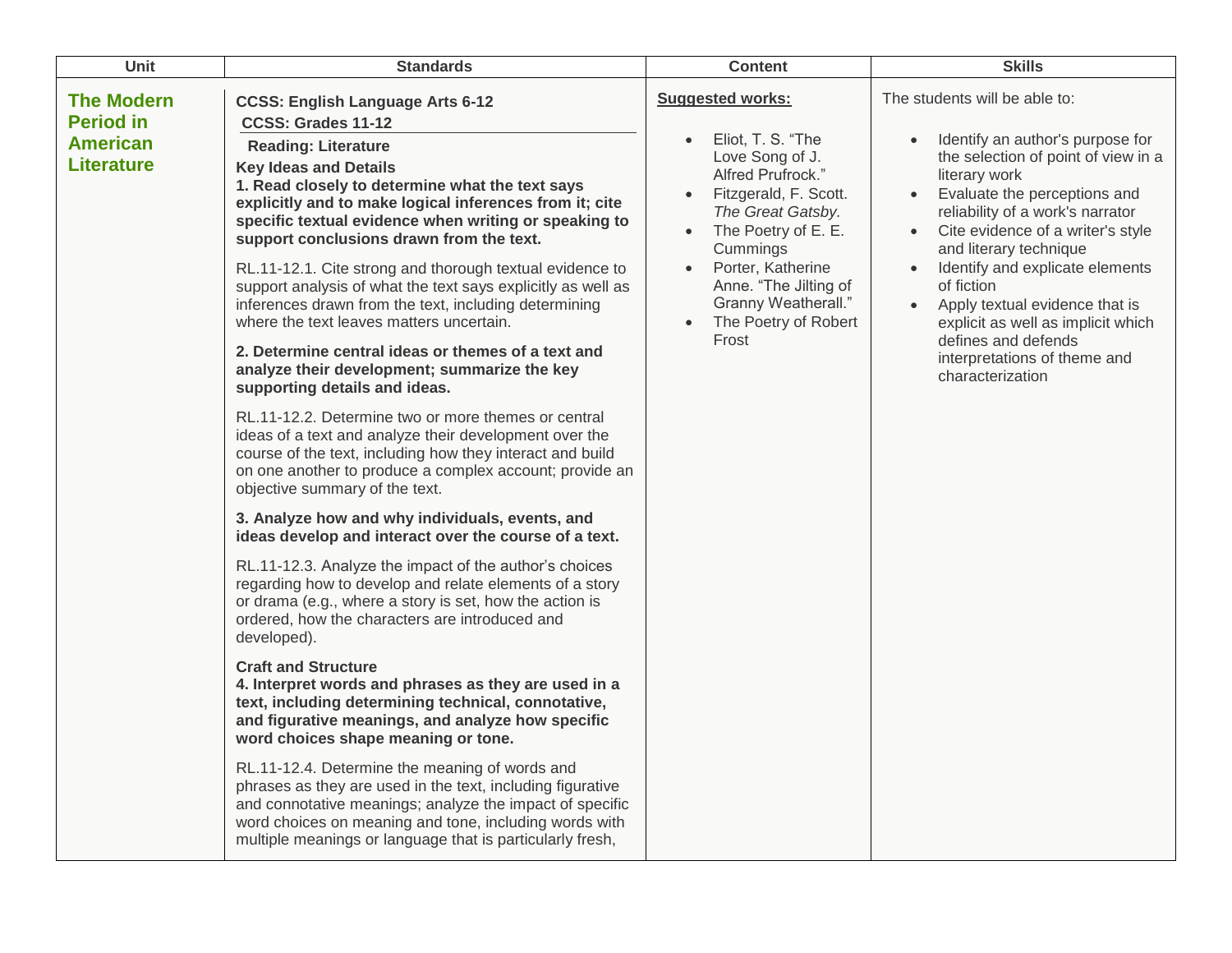| Unit | <b>Standards</b>                                                                                                                                                                                                                                                                                            | <b>Content</b> | <b>Skills</b> |
|------|-------------------------------------------------------------------------------------------------------------------------------------------------------------------------------------------------------------------------------------------------------------------------------------------------------------|----------------|---------------|
|      | engaging, or beautiful. (Include Shakespeare as well as<br>other authors.)                                                                                                                                                                                                                                  |                |               |
|      | 5. Analyze the structure of texts, including how<br>specific sentences, paragraphs, and larger portions<br>of the text (e.g., a section, chapter, scene, or stanza)<br>relate to each other and the whole.                                                                                                  |                |               |
|      | RL.11-12.5. Analyze how an author's choices concerning<br>how to structure specific parts of a text (e.g., the choice of<br>where to begin or end a story, the choice to provide a<br>comedic or tragic resolution) contribute to its overall<br>structure and meaning as well as its aesthetic impact.     |                |               |
|      | 6. Assess how point of view or purpose shapes the<br>content and style of a text.                                                                                                                                                                                                                           |                |               |
|      | RL.11-12.6. Analyze a case in which grasping a point of<br>view requires distinguishing what is directly stated in a<br>text from what is really meant (e.g., satire, sarcasm,<br>irony, or understatement).                                                                                                |                |               |
|      | Integration of Knowledge and Ideas<br>7. Integrate and evaluate content presented in diverse<br>formats and media, including visually and<br>quantitatively, as well as in words.                                                                                                                           |                |               |
|      | RL.11-12.7. Analyze multiple interpretations of a story,<br>drama, or poem (e.g., recorded or live production of a<br>play or recorded novel or poetry), evaluating how each<br>version interprets the source text. (Include at least one<br>play by Shakespeare and one play by an American<br>dramatist.) |                |               |
|      | 9. Analyze how two or more texts address similar<br>themes or topics in order to build knowledge or to<br>compare the approaches the authors take.                                                                                                                                                          |                |               |
|      | RL.11-12.9. Demonstrate knowledge of eighteenth-,<br>nineteenth- and early-twentieth-century foundational<br>works of American literature, including how two or more<br>texts from the same period treat similar themes or topics.                                                                          |                |               |
|      | Range of Reading and Level of Text Complexity<br>10. Read and comprehend complex literary and<br>informational texts independently and proficiently.                                                                                                                                                        |                |               |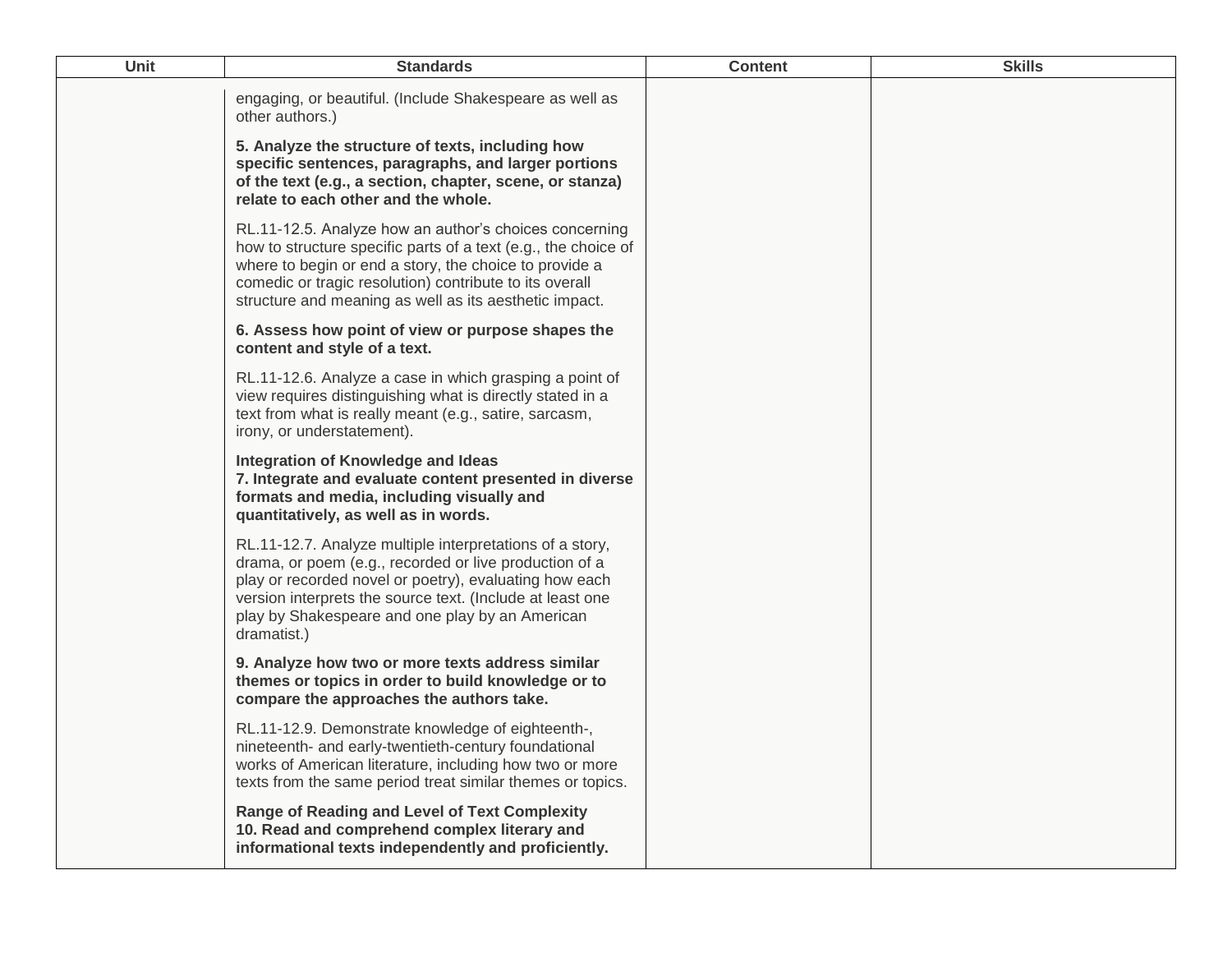| Unit | <b>Standards</b>                                                                                                                                                                                                                                                                                                           | <b>Content</b> | <b>Skills</b> |
|------|----------------------------------------------------------------------------------------------------------------------------------------------------------------------------------------------------------------------------------------------------------------------------------------------------------------------------|----------------|---------------|
|      | RL.11-12.10. By the end of grade 11, read and<br>comprehend literature, including stories, dramas, and<br>poems, in the grades 11–CCR text complexity band<br>proficiently, with scaffolding as needed at the high end of<br>the range.                                                                                    |                |               |
|      | <b>Reading: Informational Text</b><br><b>Craft and Structure</b><br>4. Interpret words and phrases as they are used in a<br>text, including determining technical, connotative,<br>and figurative meanings, and analyze how specific<br>word choices shape meaning or tone.                                                |                |               |
|      | RI.11-12.4. Determine the meaning of words and phrases<br>as they are used in a text, including figurative,<br>connotative, and technical meanings; analyze how an<br>author uses and refines the meaning of a key term or<br>terms over the course of a text (e.g., how Madison<br>defines faction in Federalist No. 10). |                |               |
|      | 5. Analyze the structure of texts, including how<br>specific sentences, paragraphs, and larger portions<br>of the text (e.g., a section, chapter, scene, or stanza)<br>relate to each other and the whole.                                                                                                                 |                |               |
|      | RI.11-12.5. Analyze and evaluate the effectiveness of the<br>structure an author uses in his or her exposition or<br>argument, including whether the structure makes points<br>clear, convincing, and engaging.                                                                                                            |                |               |
|      | 6. Assess how point of view or purpose shapes the<br>content and style of a text.                                                                                                                                                                                                                                          |                |               |
|      | RI.11-12.6. Determine an author's point of view or<br>purpose in a text in which the rhetoric is particularly<br>effective, analyzing how style and content contribute to<br>the power, persuasiveness or beauty of the text.                                                                                              |                |               |
|      | Integration of Knowledge and Ideas<br>7. Integrate and evaluate content presented in diverse<br>formats and media, including visually and<br>quantitatively, as well as in words.                                                                                                                                          |                |               |
|      | RI.11-12.7. Integrate and evaluate multiple sources of<br>information presented in different media or formats (e.g.,                                                                                                                                                                                                       |                |               |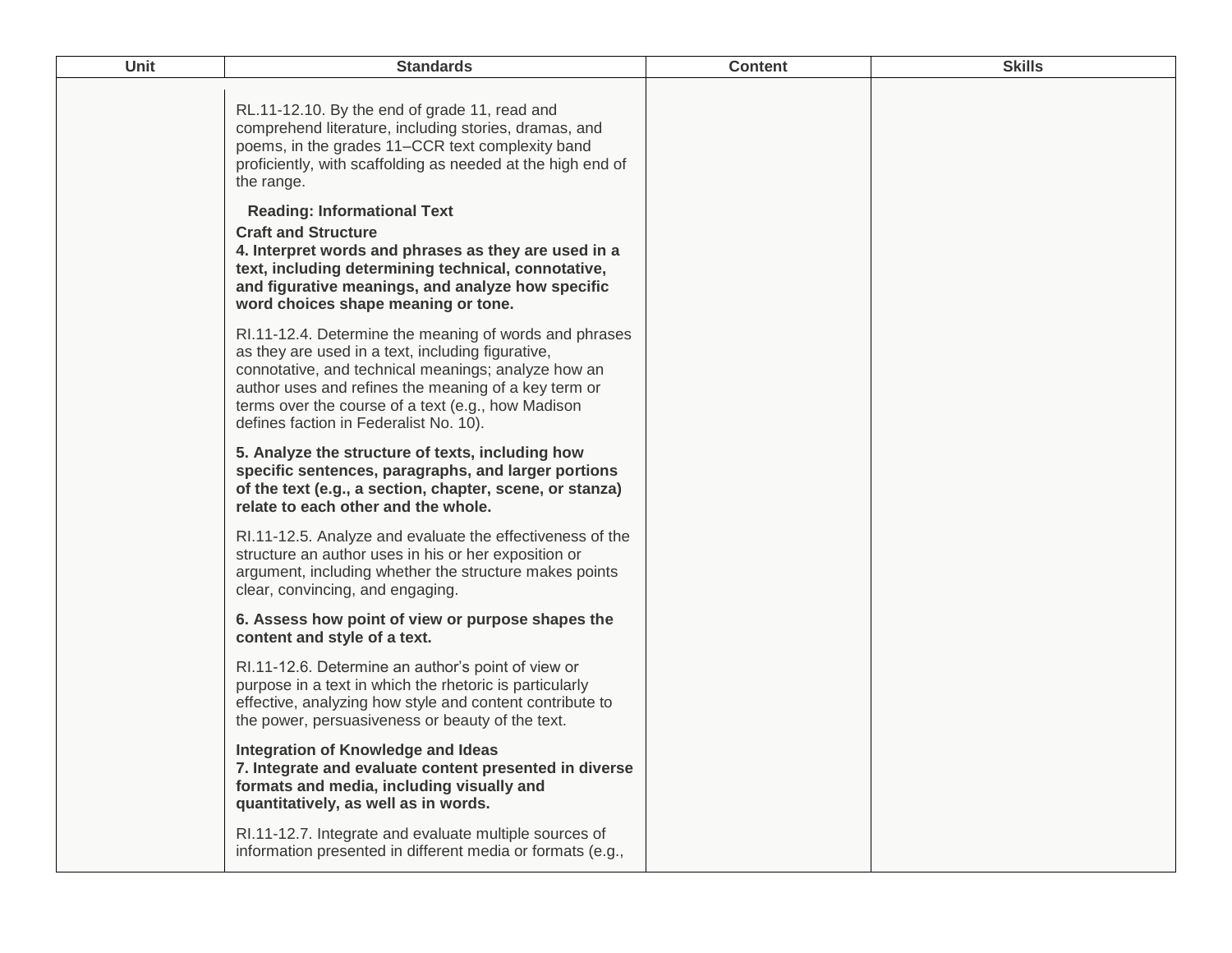| <b>Unit</b> | <b>Standards</b>                                                                                                                                                                                                                                                                                                                                           | <b>Content</b> | <b>Skills</b> |
|-------------|------------------------------------------------------------------------------------------------------------------------------------------------------------------------------------------------------------------------------------------------------------------------------------------------------------------------------------------------------------|----------------|---------------|
|             | visually, quantitatively) as well as in words in order to<br>address a question or solve a problem.                                                                                                                                                                                                                                                        |                |               |
|             | 9. Analyze how two or more texts address similar<br>themes or topics in order to build knowledge or to<br>compare the approaches the authors take.                                                                                                                                                                                                         |                |               |
|             | RI.11-12.9. Analyze seventeenth-, eighteenth-, and<br>nineteenth-century foundational U.S. documents of<br>historical and literary significance (including The<br>Declaration of Independence, the Preamble to the<br>Constitution, the Bill of Rights, and Lincoln's Second<br>Inaugural Address) for their themes, purposes, and<br>rhetorical features. |                |               |
|             | <b>Range of Reading and Level of Text Complexity</b><br>10. Read and comprehend complex literary and<br>informational texts independently and proficiently.                                                                                                                                                                                                |                |               |
|             | RI.11-12.10. By the end of grade 11, read and<br>comprehend literary nonfiction in the grades 11–CCR text<br>complexity band proficiently, with scaffolding as needed<br>at the high end of the range.                                                                                                                                                     |                |               |
|             | <b>Writing</b><br><b>Text Types and Purposes</b><br>1. Write arguments to support claims in an analysis<br>of substantive topics or texts, using valid reasoning<br>and relevant and sufficient evidence.                                                                                                                                                  |                |               |
|             | W.11-12.1. Write arguments to support claims in an<br>analysis of substantive topics or texts, using valid<br>reasoning and relevant and sufficient evidence.                                                                                                                                                                                              |                |               |
|             | W.11-12.1a. Introduce precise, knowledgeable claim(s),<br>establish the significance of the claim(s), distinguish the<br>claim(s) from alternate or opposing claims, and create an<br>organization that logically sequences claim(s),<br>counterclaims, reasons, and evidence.                                                                             |                |               |
|             | W.11-12.1b. Develop claim(s) and counterclaims fairly<br>and thoroughly, supplying the most relevant evidence for<br>each while pointing out the strengths and limitations of<br>both in a manner that anticipates the audience's<br>knowledge level, concerns, values, and possible biases.                                                               |                |               |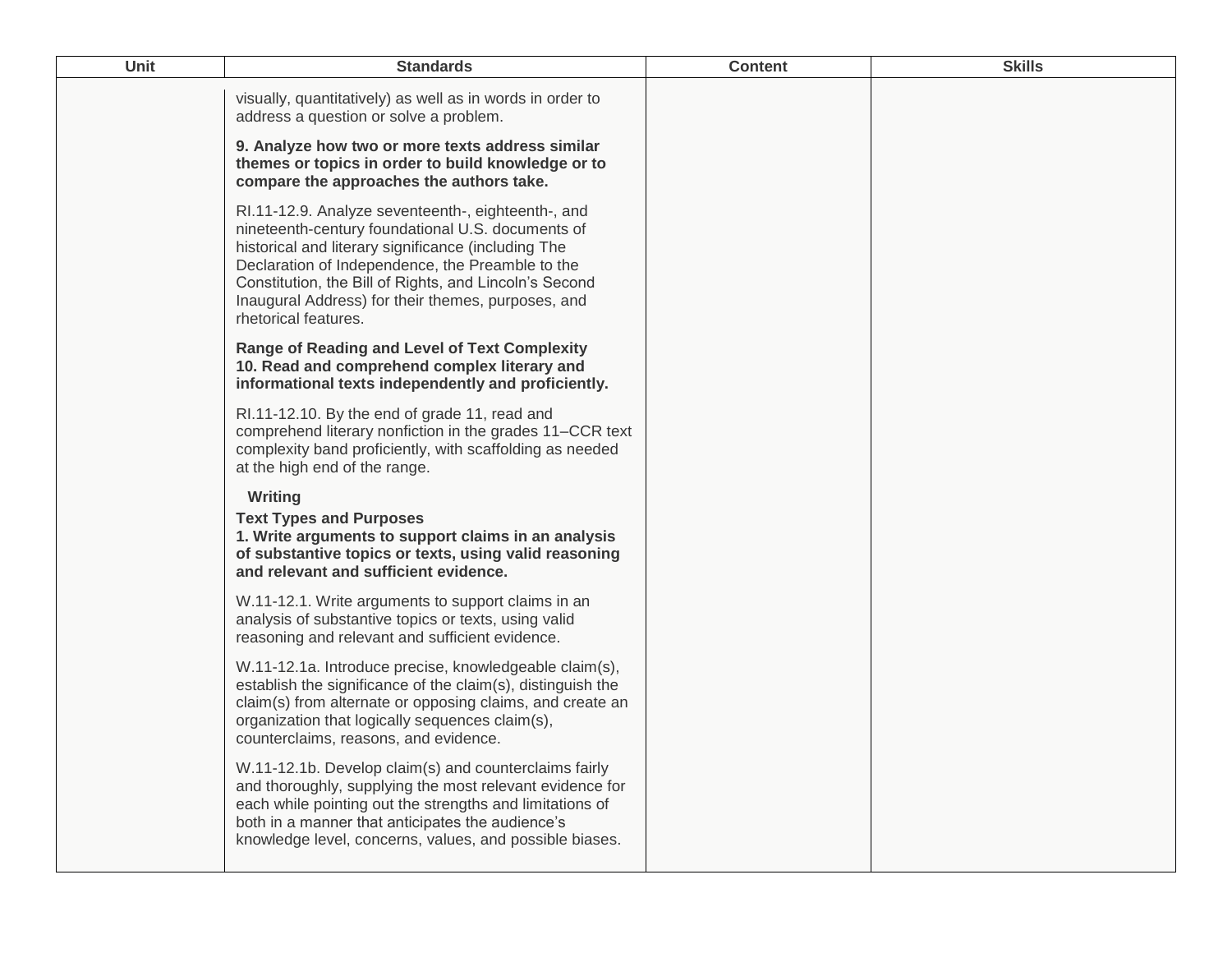| Unit | <b>Standards</b>                                                                                                                                                                                                                                                            | <b>Content</b> | <b>Skills</b> |
|------|-----------------------------------------------------------------------------------------------------------------------------------------------------------------------------------------------------------------------------------------------------------------------------|----------------|---------------|
|      | W.11-12.1c. Use words, phrases, and clauses as well as<br>varied syntax to link the major sections of the text, create<br>cohesion, and clarify the relationships between claim(s)<br>and reasons, between reasons and evidence, and<br>between claim(s) and counterclaims. |                |               |
|      | W.11-12.1d. Establish and maintain a formal style and<br>objective tone while attending to the norms and<br>conventions of the discipline in which they are writing.                                                                                                        |                |               |
|      | W.11-12.1e. Provide a concluding statement or section<br>that follows from and supports the argument presented.                                                                                                                                                             |                |               |
|      | <b>Production and Distribution of Writing</b><br>4. Produce clear and coherent writing in which the<br>development, organization, and style are appropriate<br>to task, purpose, and audience.                                                                              |                |               |
|      | W.11-12.4. Produce clear and coherent writing in which<br>the development, organization, and style are appropriate<br>to task, purpose, and audience. (Grade-specific<br>expectations for writing types are defined in standards 1-<br>3 above.)                            |                |               |
|      | 5. Develop and strengthen writing as needed by<br>planning, revising, editing, rewriting, or trying a new<br>approach.                                                                                                                                                      |                |               |
|      | W.11-12.5. Develop and strengthen writing as needed by<br>planning, revising, editing, rewriting, or trying a new<br>approach, focusing on addressing what is most significant<br>for a specific purpose and audience.                                                      |                |               |
|      | 6. Use technology, including the Internet, to produce<br>and publish writing and to interact and collaborate<br>with others.                                                                                                                                                |                |               |
|      | W.11-12.6. Use technology, including the Internet, to<br>produce, publish, and update individual or shared writing<br>products in response to ongoing feedback, including new<br>arguments or information.                                                                  |                |               |
|      | <b>Range of Writing</b><br>10. Write routinely over extended time frames (time<br>for research, reflection, and revision) and shorter<br>time frames (a single sitting or a day or two) for a<br>range of tasks, purposes, and audiences.                                   |                |               |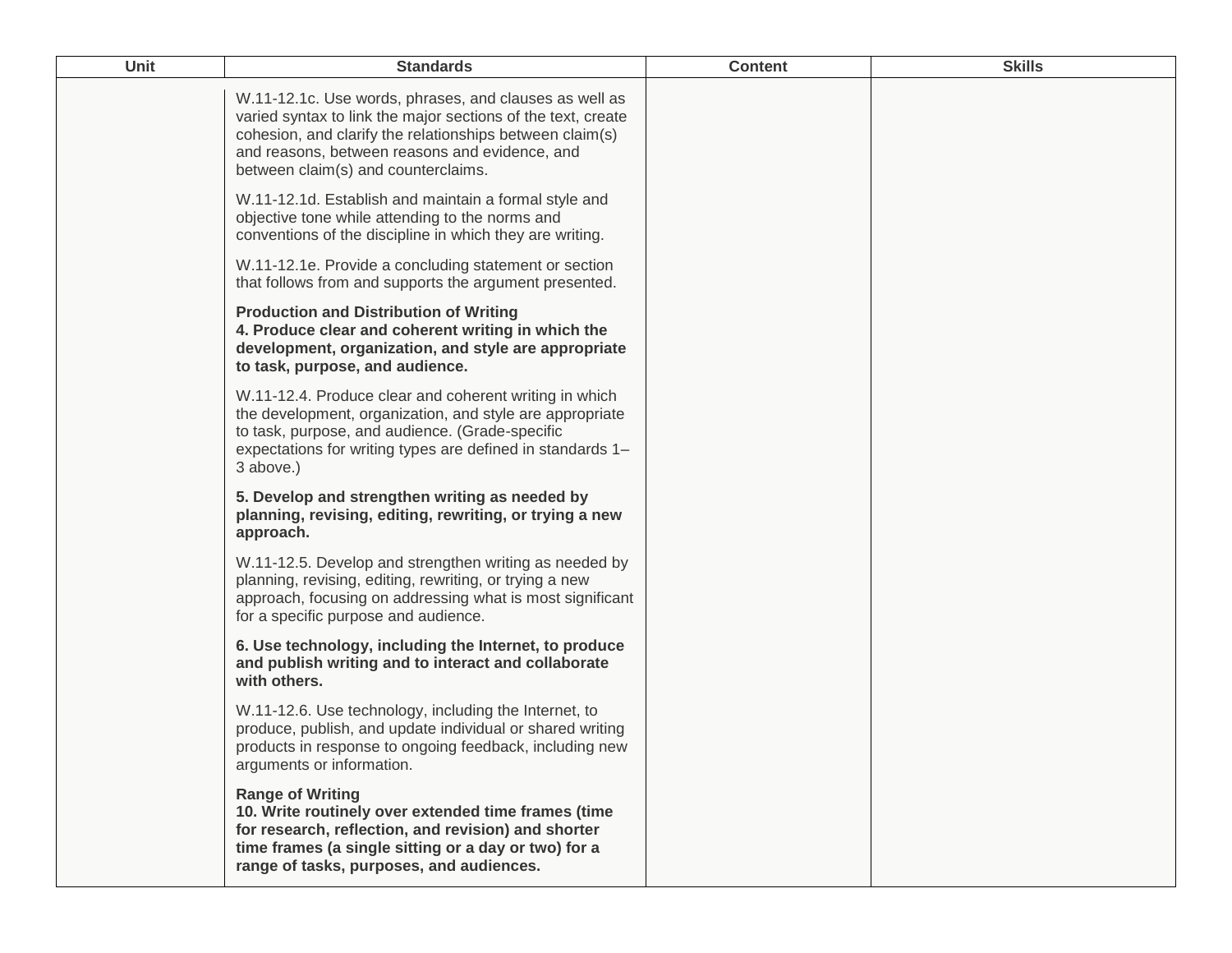| <b>Unit</b> | <b>Standards</b>                                                                                                                                                                                                                                                                                                                                                                                                                                                                              | <b>Content</b> | <b>Skills</b> |
|-------------|-----------------------------------------------------------------------------------------------------------------------------------------------------------------------------------------------------------------------------------------------------------------------------------------------------------------------------------------------------------------------------------------------------------------------------------------------------------------------------------------------|----------------|---------------|
|             | W.11-12.10. Write routinely over extended time frames<br>(time for research, reflection, and revision) and shorter<br>time frames (a single sitting or a day or two) for a range<br>of tasks, purposes<br><b>Speaking &amp; Listening</b><br><b>Comprehension and Collaboration</b><br>1. Prepare for and participate effectively in a range of<br>conversations and collaborations with diverse<br>partners, building on others' ideas and expressing<br>their own clearly and persuasively. |                |               |
|             | SL.11-12.1. Initiate and participate effectively in a range<br>of collaborative discussions (one-on-one, in groups, and<br>teacher-led) with diverse partners on grades 11-12<br>topics, texts, and issues, building on others' ideas and<br>expressing their own clearly and persuasively.                                                                                                                                                                                                   |                |               |
|             | SL.11-12.1a. Come to discussions prepared, having read<br>and researched material under study; explicitly draw on<br>that preparation by referring to evidence from texts and<br>other research on the topic or issue to stimulate a<br>thoughtful, well-reasoned exchange of ideas.                                                                                                                                                                                                          |                |               |
|             | SL.11-12.1b. Work with peers to promote civil,<br>democratic discussions and decision-making, set clear<br>goals and deadlines, and establish individual roles as<br>needed.                                                                                                                                                                                                                                                                                                                  |                |               |
|             | SL.11-12.1c. Propel conversations by posing and<br>responding to questions that probe reasoning and<br>evidence; ensure a hearing for a full range of positions on<br>a topic or issue; clarify, verify, or challenge ideas and<br>conclusions; and promote divergent and creative<br>perspectives.                                                                                                                                                                                           |                |               |
|             | SL.11-12.1d. Respond thoughtfully to diverse<br>perspectives; synthesize comments, claims, and<br>evidence made on all sides of an issue; resolve<br>contradictions when possible; and determine what<br>additional information or research is required to deepen<br>the investigation or complete the task.                                                                                                                                                                                  |                |               |
|             | 3. Evaluate a speaker's point of view, reasoning, and<br>use of evidence and rhetoric.                                                                                                                                                                                                                                                                                                                                                                                                        |                |               |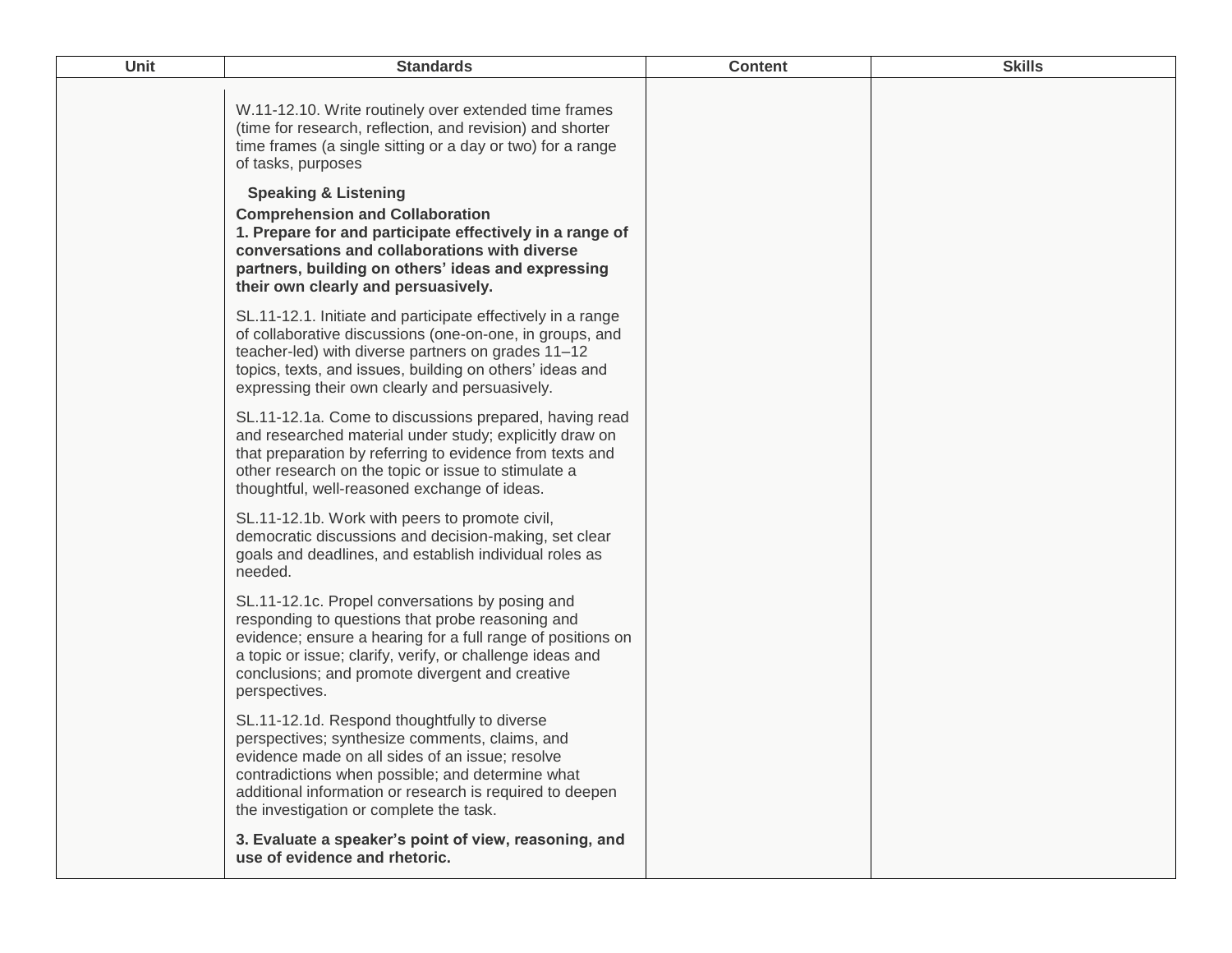| Unit<br><b>Standards</b>                                                                                                                                                                                                                                                                                                                                                                                                                                                                                                                                                                                                                                                                                                                                                                                                                                                                                                                                                                                                                                                                                                                                                                                                                                                                                                                                                                                                                                                                 | <b>Content</b><br><b>Skills</b>                                                                                                                                                                                                                                                                                                                                                                                                                                                                                                                                                                                                    |
|------------------------------------------------------------------------------------------------------------------------------------------------------------------------------------------------------------------------------------------------------------------------------------------------------------------------------------------------------------------------------------------------------------------------------------------------------------------------------------------------------------------------------------------------------------------------------------------------------------------------------------------------------------------------------------------------------------------------------------------------------------------------------------------------------------------------------------------------------------------------------------------------------------------------------------------------------------------------------------------------------------------------------------------------------------------------------------------------------------------------------------------------------------------------------------------------------------------------------------------------------------------------------------------------------------------------------------------------------------------------------------------------------------------------------------------------------------------------------------------|------------------------------------------------------------------------------------------------------------------------------------------------------------------------------------------------------------------------------------------------------------------------------------------------------------------------------------------------------------------------------------------------------------------------------------------------------------------------------------------------------------------------------------------------------------------------------------------------------------------------------------|
| SL.11-12.3. Evaluate a speaker's point of view,<br>reasoning, and use of evidence and rhetoric, assessing<br>the stance, premises, links among ideas, word choice,<br>points of emphasis, and tone used.<br>© Copyright 2010. National Governors Association<br>Center for Best Practices and Council of Chief State<br>School Officers. All rights reserved.                                                                                                                                                                                                                                                                                                                                                                                                                                                                                                                                                                                                                                                                                                                                                                                                                                                                                                                                                                                                                                                                                                                            |                                                                                                                                                                                                                                                                                                                                                                                                                                                                                                                                                                                                                                    |
| <b>Suggested works:</b><br><b>The</b><br><b>CCSS: English Language Arts 6-12</b><br><b>Postmodern</b><br>CCSS: Grades 11-12<br><b>Period in</b><br><b>Reading: Literature</b><br><b>American</b><br><b>Key Ideas and Details</b><br>1. Read closely to determine what the text says<br><b>Literature</b><br>explicitly and to make logical inferences from it; cite<br>specific textual evidence when writing or speaking to<br>support conclusions drawn from the text.<br>RL.11-12.1. Cite strong and thorough textual evidence to<br>support analysis of what the text says explicitly as well as<br>inferences drawn from the text, including determining<br>where the text leaves matters uncertain.<br>2. Determine central ideas or themes of a text and<br>analyze their development; summarize the key<br>supporting details and ideas.<br>RL.11-12.2. Determine two or more themes or central<br>ideas of a text and analyze their development over the<br>course of the text, including how they interact and build<br>on one another to produce a complex account; provide an<br>objective summary of the text.<br>3. Analyze how and why individuals, events, and<br>ideas develop and interact over the course of a text.<br>RL.11-12.3. Analyze the impact of the author's choices<br>regarding how to develop and relate elements of a story<br>or drama (e.g., where a story is set, how the action is<br>ordered, how the characters are introduced and<br>developed). | The students will be able to:<br>Miller, Arthur. The<br>Identify an author's purpose for<br>Crucible. (Please<br>the selection of point of view in a<br>literary work<br>see separate unit in<br>the curriculum map.)<br>• Cite evidence of a writer's style<br>Angelou, Maya. "Still<br>and literary technique<br>I Rise."<br>Research critical analyses of<br>$\bullet$<br>Angelou, Maya.<br>literary work<br>"Pulse of the<br>Apply textual evidence that is<br>Morning."<br>explicit as well as implicit which<br>defines and defends<br>Walker, Alice.<br>"Everyday Use."<br>interpretations of theme and<br>characterization |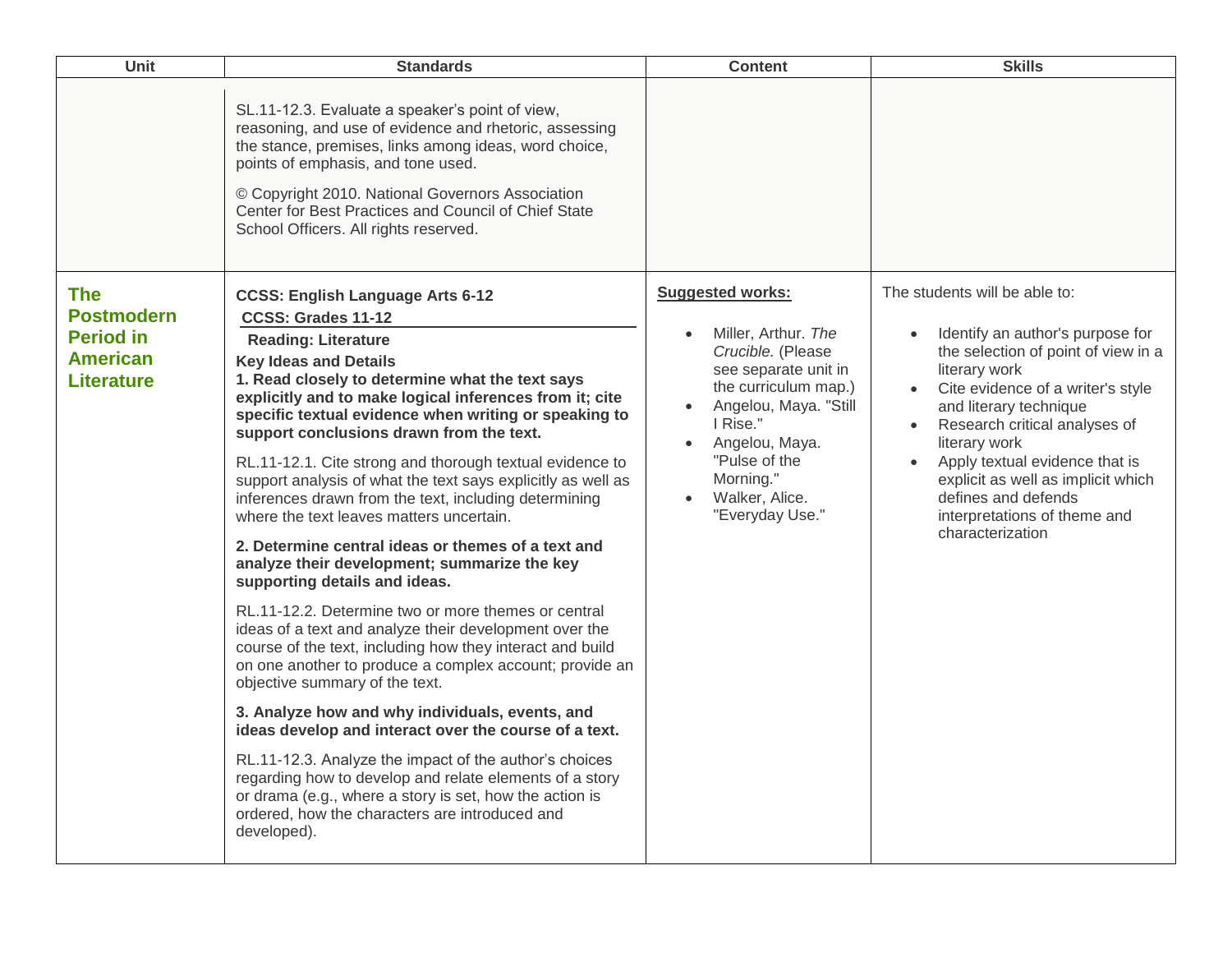| <b>Unit</b> | <b>Standards</b>                                                                                                                                                                                                                                                                                                                                                              | <b>Content</b> | <b>Skills</b> |
|-------------|-------------------------------------------------------------------------------------------------------------------------------------------------------------------------------------------------------------------------------------------------------------------------------------------------------------------------------------------------------------------------------|----------------|---------------|
|             | <b>Craft and Structure</b><br>4. Interpret words and phrases as they are used in a<br>text, including determining technical, connotative,<br>and figurative meanings, and analyze how specific<br>word choices shape meaning or tone.                                                                                                                                         |                |               |
|             | RL.11-12.4. Determine the meaning of words and<br>phrases as they are used in the text, including figurative<br>and connotative meanings; analyze the impact of specific<br>word choices on meaning and tone, including words with<br>multiple meanings or language that is particularly fresh,<br>engaging, or beautiful. (Include Shakespeare as well as<br>other authors.) |                |               |
|             | 5. Analyze the structure of texts, including how<br>specific sentences, paragraphs, and larger portions<br>of the text (e.g., a section, chapter, scene, or stanza)<br>relate to each other and the whole.                                                                                                                                                                    |                |               |
|             | RL.11-12.5. Analyze how an author's choices concerning<br>how to structure specific parts of a text (e.g., the choice of<br>where to begin or end a story, the choice to provide a<br>comedic or tragic resolution) contribute to its overall<br>structure and meaning as well as its aesthetic impact.                                                                       |                |               |
|             | 6. Assess how point of view or purpose shapes the<br>content and style of a text.                                                                                                                                                                                                                                                                                             |                |               |
|             | RL.11-12.6. Analyze a case in which grasping a point of<br>view requires distinguishing what is directly stated in a<br>text from what is really meant (e.g., satire, sarcasm,<br>irony, or understatement).                                                                                                                                                                  |                |               |
|             | Integration of Knowledge and Ideas<br>7. Integrate and evaluate content presented in diverse<br>formats and media, including visually and<br>quantitatively, as well as in words.                                                                                                                                                                                             |                |               |
|             | RL.11-12.7. Analyze multiple interpretations of a story,<br>drama, or poem (e.g., recorded or live production of a<br>play or recorded novel or poetry), evaluating how each<br>version interprets the source text. (Include at least one<br>play by Shakespeare and one play by an American<br>dramatist.)                                                                   |                |               |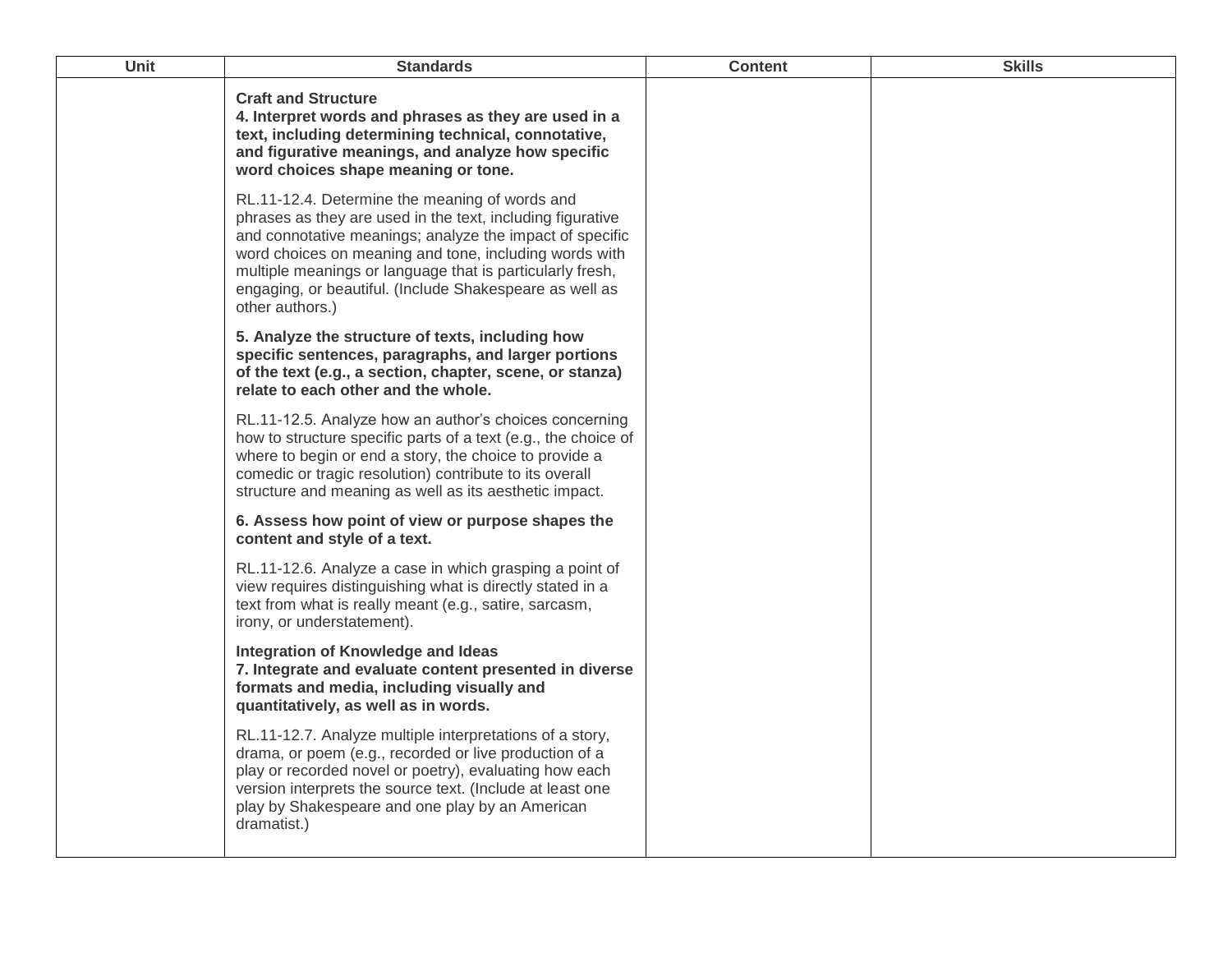| <b>Unit</b> | <b>Standards</b>                                                                                                                                                                                                                                                                            | <b>Content</b> | <b>Skills</b> |
|-------------|---------------------------------------------------------------------------------------------------------------------------------------------------------------------------------------------------------------------------------------------------------------------------------------------|----------------|---------------|
|             | 9. Analyze how two or more texts address similar<br>themes or topics in order to build knowledge or to<br>compare the approaches the authors take.                                                                                                                                          |                |               |
|             | RL.11-12.9. Demonstrate knowledge of eighteenth-,<br>nineteenth- and early-twentieth-century foundational<br>works of American literature, including how two or more<br>texts from the same period treat similar themes or topics.                                                          |                |               |
|             | <b>Range of Reading and Level of Text Complexity</b><br>10. Read and comprehend complex literary and<br>informational texts independently and proficiently.                                                                                                                                 |                |               |
|             | RL.11-12.10. By the end of grade 11, read and<br>comprehend literature, including stories, dramas, and<br>poems, in the grades 11–CCR text complexity band<br>proficiently, with scaffolding as needed at the high end of<br>the range.                                                     |                |               |
|             | <b>Speaking &amp; Listening</b><br><b>Comprehension and Collaboration</b><br>1. Prepare for and participate effectively in a range of<br>conversations and collaborations with diverse<br>partners, building on others' ideas and expressing<br>their own clearly and persuasively.         |                |               |
|             | SL.11-12.1. Initiate and participate effectively in a range<br>of collaborative discussions (one-on-one, in groups, and<br>teacher-led) with diverse partners on grades 11-12<br>topics, texts, and issues, building on others' ideas and<br>expressing their own clearly and persuasively. |                |               |
|             | SL.11-12.1a. Come to discussions prepared, having read<br>and researched material under study; explicitly draw on<br>that preparation by referring to evidence from texts and<br>other research on the topic or issue to stimulate a<br>thoughtful, well-reasoned exchange of ideas.        |                |               |
|             | SL.11-12.1b. Work with peers to promote civil,<br>democratic discussions and decision-making, set clear<br>goals and deadlines, and establish individual roles as<br>needed.                                                                                                                |                |               |
|             | SL.11-12.1c. Propel conversations by posing and<br>responding to questions that probe reasoning and<br>evidence; ensure a hearing for a full range of positions on                                                                                                                          |                |               |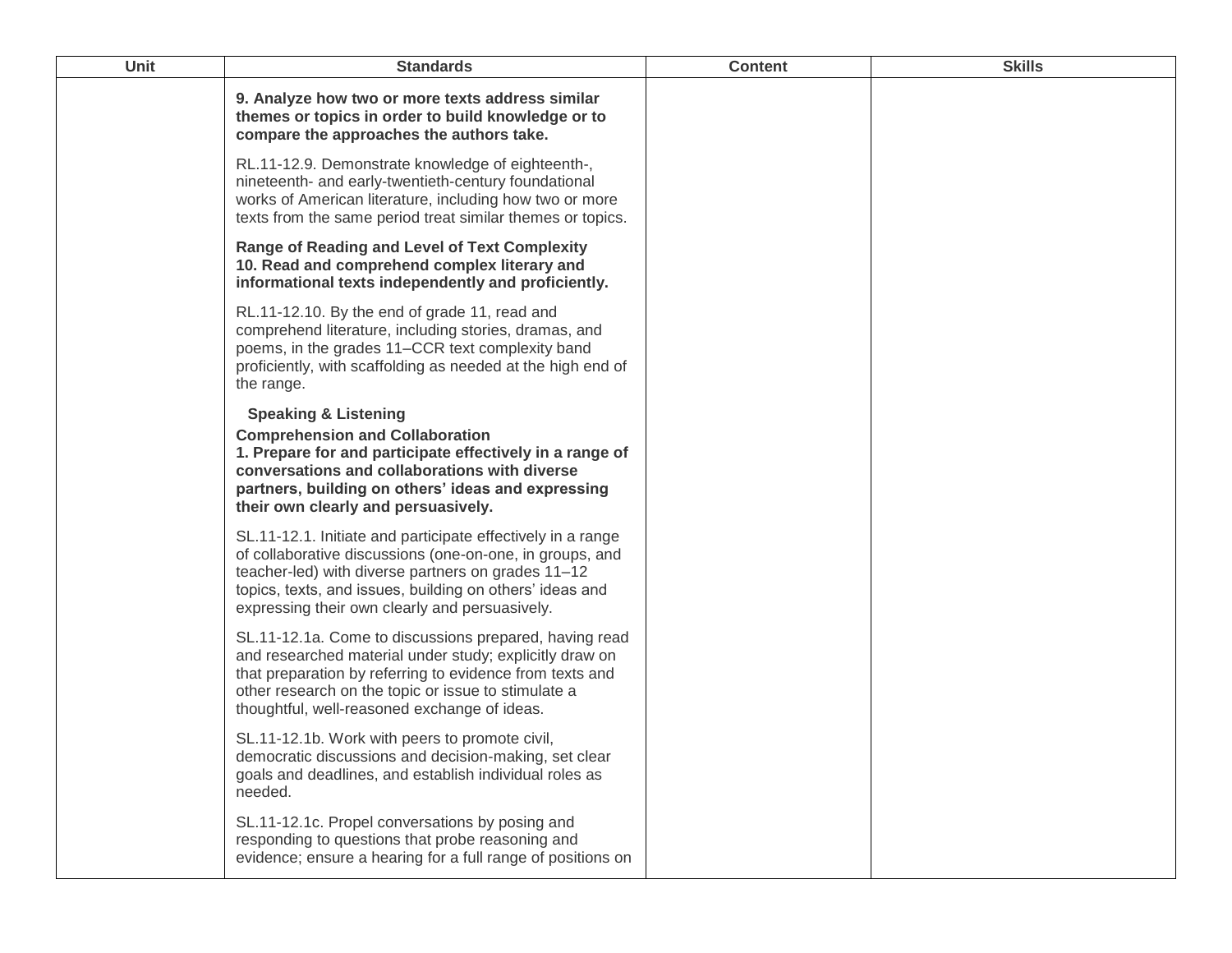| Unit | <b>Standards</b>                                                                                                                                                                                                                                                                                                                                                                    | <b>Content</b> | <b>Skills</b> |
|------|-------------------------------------------------------------------------------------------------------------------------------------------------------------------------------------------------------------------------------------------------------------------------------------------------------------------------------------------------------------------------------------|----------------|---------------|
|      | a topic or issue; clarify, verify, or challenge ideas and<br>conclusions; and promote divergent and creative<br>perspectives.                                                                                                                                                                                                                                                       |                |               |
|      | SL.11-12.1d. Respond thoughtfully to diverse<br>perspectives; synthesize comments, claims, and<br>evidence made on all sides of an issue; resolve<br>contradictions when possible; and determine what<br>additional information or research is required to deepen<br>the investigation or complete the task.                                                                        |                |               |
|      | 2. Integrate and evaluate information presented in<br>diverse media and formats, including visually,<br>quantitatively, and orally.                                                                                                                                                                                                                                                 |                |               |
|      | SL.11-12.2. Integrate multiple sources of information<br>presented in diverse formats and media (e.g., visually,<br>quantitatively, orally) in order to make informed decisions<br>and solve problems, evaluating the credibility and<br>accuracy of each source and noting any discrepancies<br>among the data.                                                                    |                |               |
|      | 3. Evaluate a speaker's point of view, reasoning, and<br>use of evidence and rhetoric.                                                                                                                                                                                                                                                                                              |                |               |
|      | SL.11-12.3. Evaluate a speaker's point of view,<br>reasoning, and use of evidence and rhetoric, assessing<br>the stance, premises, links among ideas, word choice,<br>points of emphasis, and tone used.                                                                                                                                                                            |                |               |
|      | <b>Presentation of Knowledge and Ideas</b><br>4. Present information, findings, and supporting<br>evidence such that listeners can follow the line of<br>reasoning and the organization, development, and<br>style are appropriate to task, purpose, and audience.                                                                                                                  |                |               |
|      | SL.11-12.4. Present information, findings, and supporting<br>evidence, conveying a clear and distinct perspective,<br>such that listeners can follow the line of reasoning,<br>alternative or opposing perspectives are addressed, and<br>the organization, development, substance, and style are<br>appropriate to purpose, audience, and a range or formal<br>and informal tasks. |                |               |
|      | © Copyright 2010. National Governors Association<br>Center for Best Practices and Council of Chief State<br>School Officers. All rights reserved.                                                                                                                                                                                                                                   |                |               |